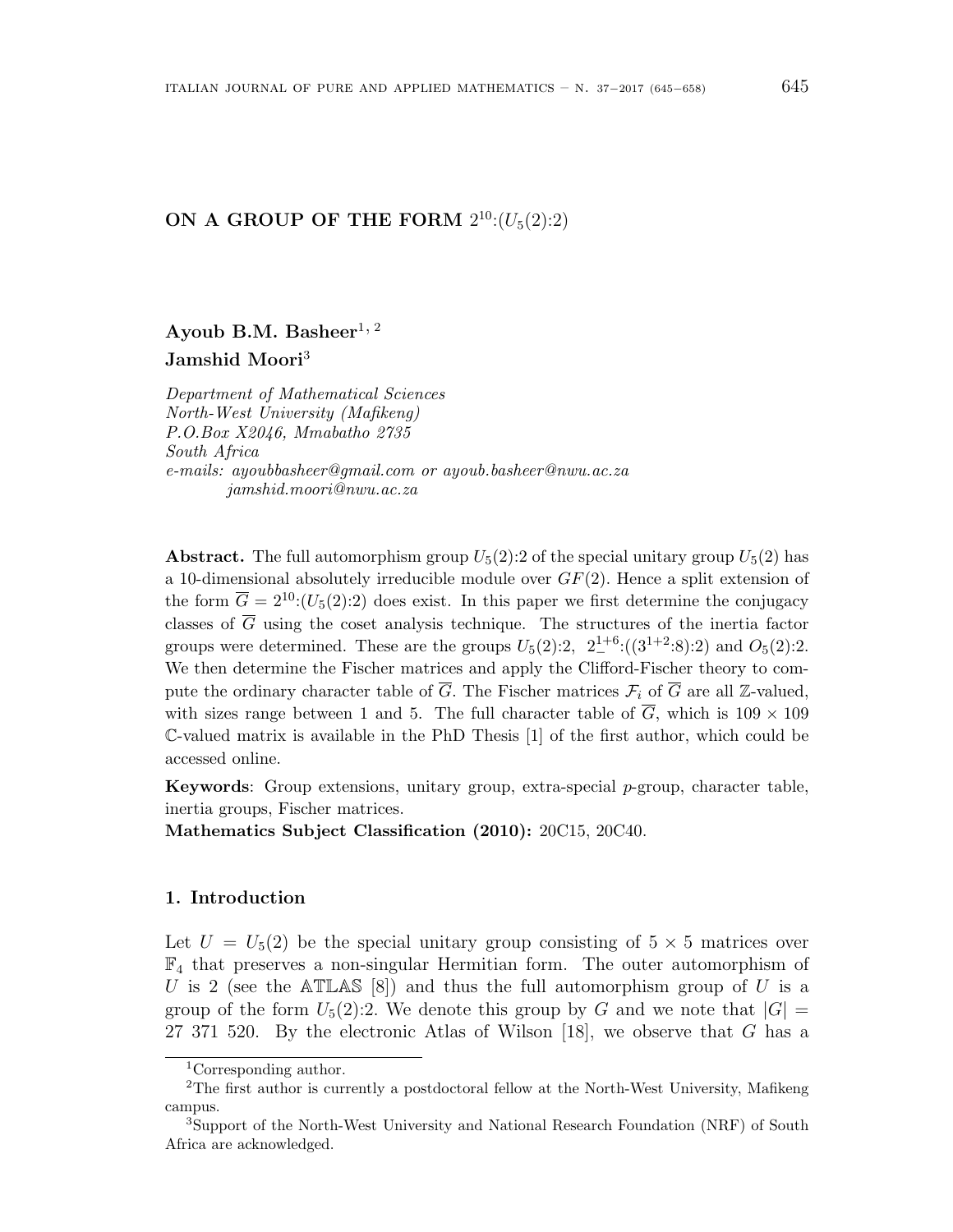10-dimensional absolutely irreducible module over  $\mathbb{F}_2$ , which is the 5-dimentional Hermitian  $\mathbb{F}_4$ -vector space involved in the definition of  $\overline{G}$ . Hence a split extension of the form  $\overline{G} := 2^{10} \cdot (U_5(2):2)$  does exist. In this paper our main aims are to fully study this group, to determine its inertia factor groups (and their respective ordinary character tables) and to compute the Fischer matrices. It will turn out that the character table of  $\overline{G}$  is a 109  $\times$  109 complex matrix and it is partitioned into three blocks corresponding to the three inertia factor groups  $H_1 = U_5(2)$ :2,  $H_2 = 2^{1+6} \cdot ((3^{1+2} \cdot 8) \cdot 2)$  and  $H_3 = O_5(2) \cdot 2$  (see Section 3).

Clifford-Fischer Theory provides much more interesting information on the group and on the character table, in particular the character table produced by Clifford-Fischer Theory is in a special format that could not be achieved by direct computations using GAP [10] or Magma [7]. Also providing examples of applications of Clifford-Fischer Theory to both split and non-split extensions is sensible choice, since each group requires individual approach. The readers (particulary young researchers) will highly benefit from the theoretical background required for these computations. GAP and Magma are computational tools and would not replace good powerful and theoretical arguments.

For the notation used in this paper and the description of Clifford-Fischer theory technique, we follow [1], [2], [3], [4], [5], [6].

Using the 10-dimensional matrices over  $\mathbb{F}_2$  that generate  $G = U_5(2):2$ , given at the electronic ATLAS of Wilson, together with GAP, we were able to construct the group  $\overline{G}$  inside  $PSL(11, 2)$ . The following two elements  $\overline{g}_1$  and  $\overline{g}_2$  generate  $\overline{G}$ .

|                    |              | $\theta$       |                |          | $\theta$ | $\overline{0}$ | $\theta$ | $\mathbf{1}$ | 0              |          |                |         |                    |                |          |          |          | $\Omega$ |          |          | $\theta$       |              |          |          |  |
|--------------------|--------------|----------------|----------------|----------|----------|----------------|----------|--------------|----------------|----------|----------------|---------|--------------------|----------------|----------|----------|----------|----------|----------|----------|----------------|--------------|----------|----------|--|
|                    | $\mathbf{0}$ | $\mathbf{1}$   | $\overline{1}$ |          | $\theta$ | $\theta$       |          |              | $\mathbf{1}$   | $\theta$ |                |         |                    | $\overline{0}$ |          |          | $\Omega$ | $\Omega$ |          |          | $\overline{1}$ | $\mathbf{1}$ | $\Omega$ | $\Omega$ |  |
|                    |              |                |                |          |          |                |          | $\theta$     | $\mathbf{0}$   |          |                |         |                    |                | $\Omega$ |          |          | $\Omega$ | 0        |          |                |              |          |          |  |
|                    | $\mathbf{1}$ | $\overline{0}$ | $\theta$       |          | $\Omega$ | $\Omega$       | 1        | $\theta$     | $\overline{0}$ | 0        |                |         |                    | $\overline{0}$ | $\theta$ |          | $\Omega$ | 0        | $\theta$ |          |                | $\Omega$     | $\theta$ | $\Omega$ |  |
|                    |              | $\blacksquare$ |                | $\Omega$ |          |                |          | $\mathbf{1}$ | $\mathbf{1}$   | $\Omega$ |                |         |                    | $\mathbf{0}$   | $\Omega$ |          |          | $\Omega$ |          | $\Omega$ | $\Omega$       |              | $\Omega$ | $\Omega$ |  |
| $\overline{g}_1 =$ | 1.           |                |                |          |          | $\theta$       | $\theta$ |              | $\mathbf{1}$   | $\theta$ |                | $\cdot$ | $\overline{g}_2 =$ | $\mathbf{1}$   | $\theta$ |          |          |          |          |          | $\mathbf{1}$   | $\Omega$     |          | $\Omega$ |  |
|                    |              |                |                | 0        |          |                |          |              | $\overline{0}$ | $\Omega$ |                |         |                    | $\overline{0}$ | $\Omega$ |          |          |          |          |          | $\Omega$       | $\theta$     | 0        | $\Omega$ |  |
|                    | $\Omega$     | $\Omega$       |                |          | $\theta$ | $\theta$       | $\Omega$ |              |                |          |                |         |                    | $\Omega$       |          | $\theta$ | $\Omega$ | $\Omega$ |          |          | $\theta$       |              |          |          |  |
|                    | $\theta$     | $\Omega$       |                | 0        | $\theta$ | $\theta$       |          | $\mathbf{0}$ |                | 0        |                |         |                    |                |          | 0        |          | 0        |          |          | $\Omega$       | $\Omega$     | $\Omega$ | $\Omega$ |  |
|                    |              |                |                |          | $\Omega$ | $\theta$       | 0        |              | $\theta$       | $\theta$ | $\overline{0}$ |         |                    |                | $\theta$ | $\theta$ | $\theta$ | 0        | 0        |          |                |              |          | $\Omega$ |  |
|                    | $\Omega$     |                |                |          |          | $\Omega$       | $\Omega$ | $\theta$     | $\Omega$       | 0        |                |         |                    |                | 0        |          |          | 0        |          |          | 0              |              |          |          |  |

with  $o(\bar{g}_1) = 24$ ,  $o(\bar{g}_2) = 8$  and  $o(\bar{g}_1 \bar{g}_2) = 20$ .

Now having the group  $\overline{G}$  constructed in GAP, it is easy to obtain all its normal subgroups. In fact  $\overline{G}$  has only two non-trivial proper normal subgroups, one is of order 1024 and the other is of order 14 014 218 240. The normal subgroup of order 1024 is an elementary abelian 2-group and thus is isomorphic to *N.* Generators  $n_1, n_2, \dots, n_{10}$  of *N*, in terms of 11-dimensional matrices over  $\mathbb{F}_2$  are given in Basheer [1].

In Magma or GAP one can check for the complements of  $N = \langle n_1, n_2, \cdots, n_{10} \rangle$ in  $G = \langle \overline{g}_1, \overline{g}_2 \rangle$ , where here we obtained only one complement *G*. The following two elements  $g_1$  and  $g_2$  generate the complement *G* of *N* in  $\overline{G}$ . Note that *G* is a subgroup of  $\overline{G}$  isomorphic to the quotient  $\overline{G}/N \cong U_5(2):2$  and together with *N* creates the split extension  $\overline{G}$  in consideration.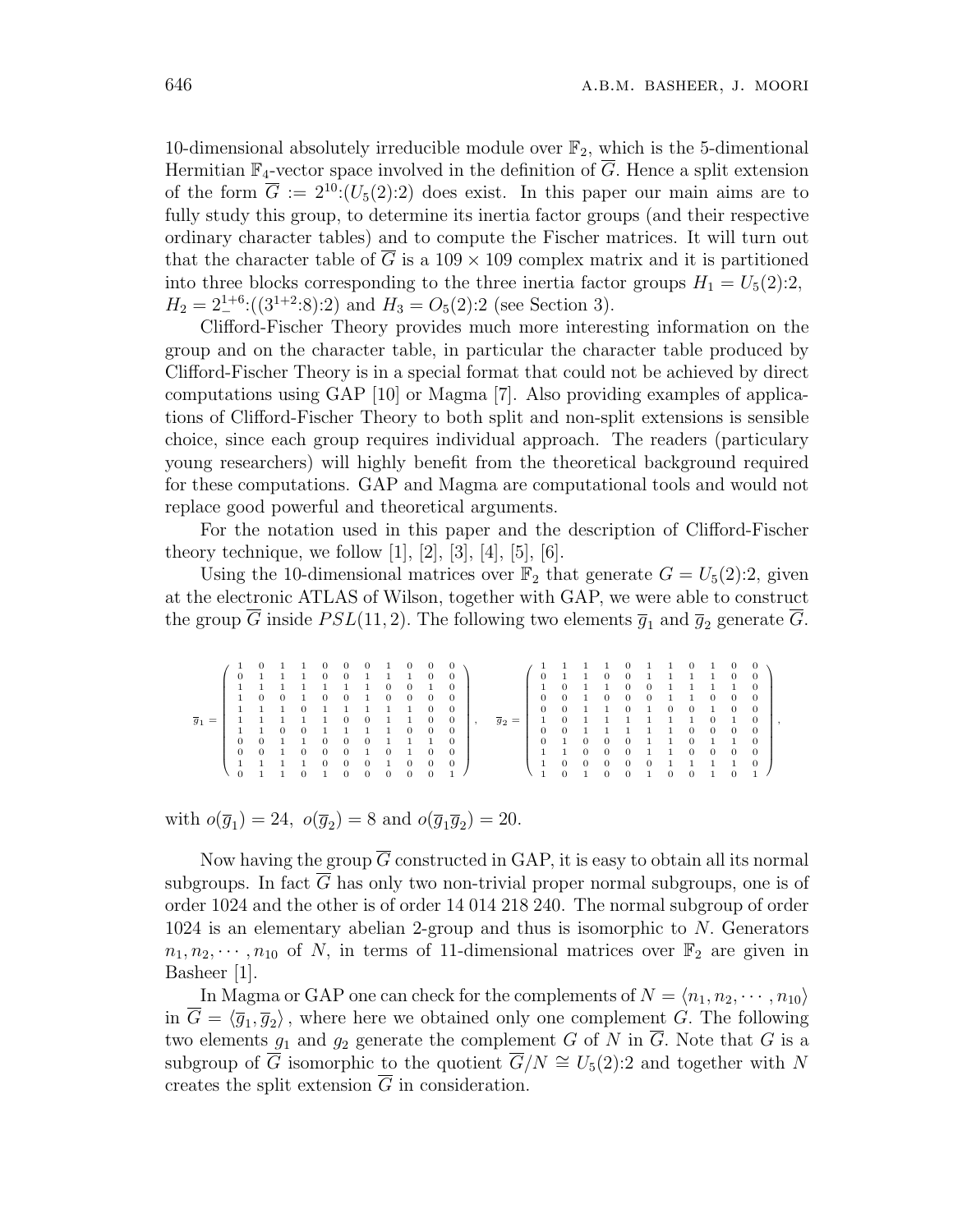|           | $\theta$     | $\mathbf{1}$        | -0             | $\Omega$       |              | 1.             | $\mathbf{0}$   | $\sim$ 0       | $\mathbf{0}$   | 0            |          |         | $\leftarrow 1$ | $\overline{0}$ | $\sim$ 0       | 0              | $\theta$       |                | $\theta$     |                | 0              | $\theta$       |            |  |
|-----------|--------------|---------------------|----------------|----------------|--------------|----------------|----------------|----------------|----------------|--------------|----------|---------|----------------|----------------|----------------|----------------|----------------|----------------|--------------|----------------|----------------|----------------|------------|--|
|           |              | $0 \t1 \t1$         |                | $1\quad1$      |              | $\overline{0}$ | $\mathbf{1}$   | $\mathbf{1}$   | $\mathbf{1}$   | $\theta$     | $\Omega$ |         |                | $1 \quad 1$    | $\mathbf{1}$   |                | -1             | $\Omega$       | $\mathbf{1}$ | $\theta$       | $\Omega$       |                |            |  |
|           |              | $0 \t 1 \t 1$       |                | $\overline{0}$ | $\mathbf{1}$ | $\overline{0}$ | $\mathbf{1}$   | $\overline{0}$ | $\overline{0}$ |              |          |         | $\overline{0}$ | $\overline{0}$ | $\mathbf{1}$   | $\overline{1}$ | $\theta$       | $\overline{0}$ | $\Omega$     | $\blacksquare$ | $\mathbf{1}$   |                |            |  |
|           |              |                     |                | $\Omega$       | $\Omega$     |                |                | 1              | $\overline{0}$ | $\theta$     | $\Omega$ |         | $\mathbf{1}$   | $\overline{0}$ | $\mathbf{0}$   | $\theta$       | $\overline{0}$ | $\mathbf{1}$   | $\theta$     |                | $\Omega$       |                |            |  |
|           | $\mathbf{1}$ | $\Omega$            | $\overline{0}$ |                | $\Omega$     | $\mathbf{1}$   | $\overline{1}$ | $\overline{0}$ | $\mathbf{1}$   | $\Omega$     | $\Omega$ |         | $\overline{0}$ | $\overline{0}$ | $\Omega$       |                | $\mathbf{1}$   | $\sim$ 1       | $\Omega$     |                | $\overline{1}$ |                | $^{\circ}$ |  |
| $=$<br>91 | $\mathbf{1}$ |                     |                | $\theta$       |              |                | $\theta$       |                | $\overline{0}$ |              | $\theta$ | $g_2 =$ | $\mathbf{0}$   | $\overline{0}$ | $\overline{0}$ |                | $\theta$       |                |              | $\theta$       | <sup>1</sup>   | $\theta$       | 0          |  |
|           |              | $0\quad1$           |                | $\theta$       |              | $\Omega$       | $\Omega$       | $\theta$       | $\mathbf{1}$   | $\theta$     | $\Omega$ |         | $\mathbf{1}$   | $\overline{0}$ | $\overline{0}$ | $\theta$       | $\theta$       | $\overline{0}$ | $\theta$     | $\overline{0}$ | $\overline{0}$ |                |            |  |
|           |              |                     | $\theta$       | $\theta$       | $\theta$     | $\theta$       | $\theta$       | $\theta$       | $\overline{0}$ |              | $\Omega$ |         |                | $\Omega$       |                | $\Omega$       | $\Omega$       | $\theta$       | $\Omega$     |                |                | $\Omega$       | $^{\circ}$ |  |
|           |              | $0 \quad 0 \quad 1$ |                | $\Omega$       | $\theta$     | $\overline{0}$ |                | 1              | $\overline{0}$ | $\theta$     | $\Omega$ |         |                | $0 \quad 0$    | $\mathbf{0}$   |                |                | $\overline{0}$ | $\theta$     |                | $\mathbf{1}$   | $\overline{0}$ | $^{\circ}$ |  |
|           |              |                     |                | $\theta$       | -1.          | $\Omega$       |                |                | $\Omega$       | $\mathbf{1}$ | $\Omega$ |         |                | $0 \quad 1$    |                | $\Omega$       |                | $\mathbf{1}$   |              | $\Omega$       |                |                | $\Omega$   |  |
|           |              |                     |                |                |              | $\Omega$       |                | $\theta$       |                |              |          |         |                |                | $^{\circ}$     | $^{\circ}$     |                |                | $\Omega$     | $\Omega$       |                |                |            |  |

with  $o(g_1) = 16$ ,  $o(g_2) = 16$  and  $o(g_1g_2) = 12$ .

For the notations used in this paper and the description of Clifford-Fischer theory technique, we follow Basheer [1] and Basheer and Moori [2], [3].

### **2. Conjugacy Classes of**  $\overline{G} = 2^{10}$ :( $U_5(2)$ :2)

In this section we use the method of the coset analysis technique (see Basheer [1], Basheer and Moori [2], [3], [5] or Moori [14] and [15] for more details)as we are interested to organize the classes of  $\overline{G}$  corresponding to the classes of *G*. We list the conjugacy classes of  $\overline{G}$  in Table 1, where in this table:

- $g_i$  is the  $i^{th}$  conjugacy class of *G* as listed in Table 11.14 of [1].
- $g_{ij}$  is a representative of a conjugacy class of  $\overline{G}$  correspond to the class  $g_i$ of *G.*
- $k_i$  is the number of orbits  $Q_{i1}, Q_{i2}, \cdots, Q_{ik_i}$  on the action of *N* on the coset  $N\overline{g}_i = Ng_i = 2^{10}g_i$ . In particular, the action of *N* on the identity coset *N* produces 1024 orbits each consists of singleton. Thus  $k_1 = 1024$ .
- $f_{ij}$  is the number of orbits fused together under the action of  $C_G(g_i)$  on  $Q_{i1}, Q_{i2}, \cdots, Q_{ik_i}$ . In particular, the action of  $C_G(g_1) = G$  on the orbits  $Q_{11}, Q_{12}, \cdots, Q_{1k_1}$  affords three orbits of lengths 1, 495 and 528. Thus  $f_{11} = 1, f_{12} = 495 \text{ and } f_{13} = 528.$
- $m_{ij}$  are weights attached to each class of  $\overline{G}$  that will be used later in computing the Fischer matrices of  $\overline{G}$ . These weights are computed through the formula

(1) 
$$
m_{ij} = [N_{\overline{G}}(N\overline{g}_i) : C_{\overline{G}}(g_{ij})] = |N| \frac{|C_G(g_i)|}{|C_{\overline{G}}(g_{ij})|}.
$$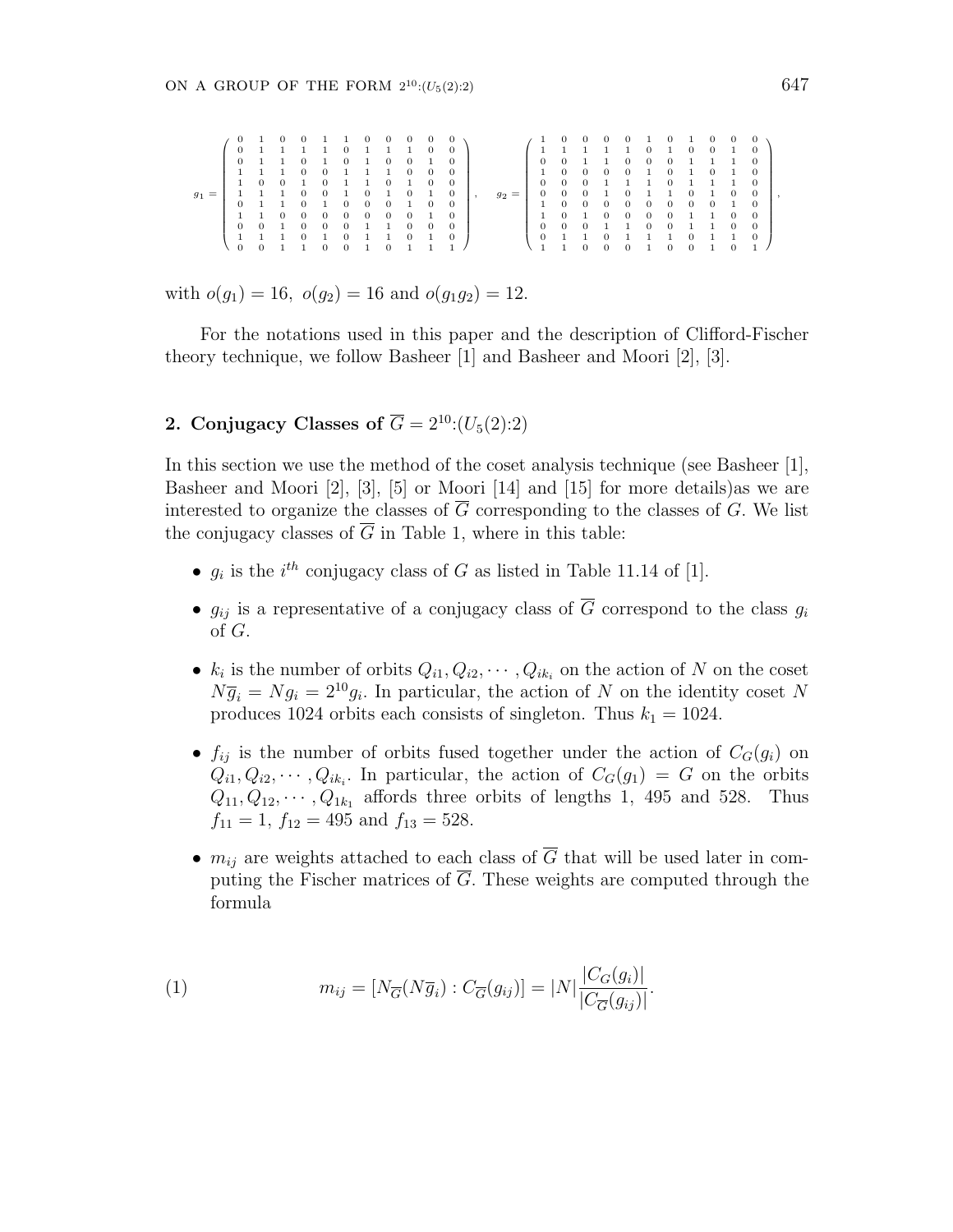| $[g_i]_G$       | $k_i$         | $f_{ij}$                         | $m_{ij}$                             | $ g_{ij} _{\overline{G}}$   | $o(g_{ij})$ | $  g_{ij}  _{\overline{G}} $ | $ C_{\overline{G}}(g_{ij}) $ |
|-----------------|---------------|----------------------------------|--------------------------------------|-----------------------------|-------------|------------------------------|------------------------------|
|                 |               | $f_{11} = 1$                     | $m_{11} = 1$                         | 911                         | 1           | 1                            | 28028436480                  |
| $g_1 = 1A$      | $k_1 = 1024$  | $f_{12} = 495$<br>$f_{13} = 528$ | $m_{12} = 495$<br>$m_{13} = 528$     | 912                         | 2<br>2      | 495<br>528                   | 56623104<br>53084160         |
|                 |               |                                  |                                      | 913                         |             |                              |                              |
|                 |               | $f_{21}=1$                       | $m_{21}=4$                           | 921                         | 2           | 660                          | 42467328                     |
| $g_2 = 2A$      | $k_2 = 256$   | $f_{22} = 27$                    | $m_{22}=108$                         | 922                         | 2<br>2      | 17820<br>23760               | 1572864<br>1179648           |
|                 |               | $f_{23} = 36$<br>$f_{24} = 192$  | $m_{23} = 144$<br>$m_{24} = 768$     | 923<br>924                  | 4           | 126720                       | 221184                       |
|                 |               |                                  |                                      |                             |             |                              |                              |
| $g_3 = 2B$      | $k_3 = 64$    | $f_{31} = 1$                     | $m_{31} = 16$                        | 931                         | 2<br>2      | 47520<br>142560              | 589824<br>196608             |
|                 |               | $f_{32} = 3$<br>$f_{33} = 24$    | $m_{32} = 48$<br>$m_{33} = 384$      | 932<br>933                  | 4           | 1140480                      | 24576                        |
|                 |               | $f_{34} = 36$                    | $m_{34} = 576$                       | 934                         | 4           | 1710720                      | 16384                        |
|                 |               | $f_{41} = 1$                     | $m_{41} = 32$                        |                             | 2           | 608256                       | 46080                        |
| $g_4=2C$        | $k_4 = 32$    | $f_{42}=1$                       | $m_{42} = 32$                        | 941<br>942                  | 4           | 608256                       | 46080                        |
|                 |               | $f_{43} = 15$                    | $m_{43} = 480$                       | 943                         | 4           | 9123840                      | 3072                         |
|                 |               | $f_{44} = 15$                    | $m_{44} = 480$                       | 944                         | 4           | 9123840                      | 3072                         |
| $g_5 = 3A$      | $k_5 = 1$     | $f_{51} = 1$                     | $m_{51} = 1024$                      | 951                         | 3           | 360448                       | 77760                        |
|                 |               |                                  |                                      |                             |             |                              |                              |
| $g_6 = 3B$      | $k_6 = 64$    | $f_{61} = 1$<br>$f_{62} = 27$    | $m_{61} = 16$<br>$m_{62} = 432$      | 961                         | 3<br>6      | 112640<br>3041280            | 248832<br>9216               |
|                 |               | $f_{63} = 36$                    | $m_{63} = 576$                       | 962<br>963                  | 6           | 4055040                      | 6912                         |
|                 |               |                                  |                                      |                             |             |                              |                              |
| $g_7 = 3C$      | $k_7 = 16$    | $f_{71} = 1$                     | $m_{71} = 64$<br>$m_{72} = 384$      | 971                         | 3<br>6      | 4055040<br>24330240          | 6912<br>1152                 |
|                 |               | $f_{72}=6$<br>$f_{73} = 9$       | $m_{73} = 576$                       | 972<br>973                  | 6           | 36495360                     | 768                          |
|                 |               |                                  |                                      |                             |             |                              |                              |
| $g_8 = 3D$      | $k_8 = 4$     | $f_{81} = 1$                     | $m_{81} = 256$                       | 981                         | 3           | 10813440<br>32440320         | 2592                         |
|                 |               | $f_{82} = 3$                     | $m_{82} = 768$                       | 982                         | 6           |                              | 864                          |
|                 |               | $f_{91} = 1$                     | $m_{91} = 16$                        | 991                         | 4           | 190080                       | 147456                       |
| $g_9 = 4A$      | $k_9 = 64$    | $f_{92} = 3$                     | $m_{92} = 3$                         | 992                         | 4<br>4      | 570240                       | 49152                        |
|                 |               | $f_{93} = 6$<br>$f_{94} = 6$     | $m_{93} = 96$<br>$m_{94} = 96$       | 993<br>994                  | 4           | 1140480<br>1140480           | 24576<br>24576               |
|                 |               | $f_{95} = 48$                    | $m_{95} = 768$                       | 995                         | 4           | 9123840                      | 3072                         |
|                 |               |                                  |                                      |                             | 4           | 2880960                      | 12288                        |
| $g_{10} = 4B$   | $k_{10} = 16$ | $f_{10,1}=1$<br>$f_{10,2}=1$     | $m_{10,1} = 64$<br>$m_{10,2} = 64$   | $g_{10,1}$<br>$_{g_{10,2}}$ | 4           | 2880960                      | 12288                        |
|                 |               | $f_{10,3} = 2$                   | $m_{10,3} = 128$                     | 910,3                       | 4           | 4561920                      | 6144                         |
|                 |               | $f_{10,4} = 12$                  | $m_{10,4} = 768$                     | 910,4                       | 4           | 27371520                     | 1024                         |
|                 |               | $f_{11,1}=1$                     | $m_{11,1} = 64$                      | $g_{11,1}$                  | 4           | 9123840                      | 3072                         |
| $g_{11} = 4C$   | $k_{11} = 16$ | $f_{11,2}=3$                     | $m_{11,2} = 192$                     | 911,2                       | 4           | 27371520                     | 1024                         |
|                 |               | $f_{11,3} = 12$                  | $m_{11,3} = 768$                     | $g_{11,3}$                  | 8           | 109486080                    | 256                          |
|                 |               | $f_{12,1}=1$                     | $m_{12,1} = 128$                     | 912,1                       | 4           | 36495360                     | 768                          |
| $g_{12} = 4D$   | $k_{12} = 8$  | $f_{12,2}=1$                     | $m_{12,2}=128$                       | $g_{12,2}$                  | 4           | 36495360                     | 768                          |
|                 |               | $f_{12,3} = 3$                   | $m_{12,3} = 384$                     | 912,3                       | 8           | 109486080                    | 256                          |
|                 |               | $f_{12,4} = 3$                   | $m_{12,4} = 384$                     | $_{g_{12,4}}$               | 8           | 109486080                    | 256                          |
| $g_{13} = 5A$   | $k_{13} = 4$  | $f_{13,1}=1$                     | $m_{13,1} = 256$                     | 913,1                       | 5           | 233570304                    | 120                          |
|                 |               | $f_{13,2}=3$                     | $m_{13,2} = 768$                     | 913,2                       | 10          | 700710912                    | 40                           |
| $g_{14} = 6A$   | $k_{14} = 1$  | $f_{14,1}=1$                     | $m_{14,1} = 1024$                    | 914,1                       | 6           | 16220160                     | 1728                         |
|                 |               |                                  |                                      |                             |             |                              |                              |
| $g_{15} = 6B$   | $k_{15} = 4$  | $f_{15,1}=1$<br>$f_{15,2}=3$     | $m_{15,1} = 256$<br>$m_{15,2} = 768$ | $g_{15,1}$<br>$g_{15,2}$    | 6<br>12     | 5406720<br>16220160          | 5184<br>1728                 |
|                 |               |                                  |                                      |                             |             |                              |                              |
|                 |               | $f_{16,1} = 1$                   | $m_{16,1} = 64$                      | 916,1                       | 6           | 4055040                      | 6912                         |
| $g_{16} = 6C$   | $k_{16} = 16$ | $f_{16,2}=3$<br>$f_{16,3} = 12$  | $m_{16,2}=192$<br>$m_{16,3} = 768$   | 916,2<br>$_{g16,3}$         | 6<br>12     | 12165120<br>48660480         | 2304<br>576                  |
|                 |               |                                  |                                      |                             |             |                              |                              |
|                 |               | $f_{17,1}=1$                     | $m_{17,1} = 64$                      | 917,1                       | 6           | 4055040<br>24330240          | 6912                         |
| $g_{17}\,=\,6D$ | $k_{17} = 16$ | $f_{17,2}=6$<br>$f_{17,3} = 9$   | $m_{17,2} = 384$<br>$m_{17,3} = 576$ | $g_{17,2}$<br>$g_{17,3}$    | 6<br>6      | 36495360                     | 1152<br>768                  |
|                 |               |                                  |                                      |                             |             |                              |                              |
| $g_{18} = 6E$   | $k_{18} = 1$  | $f_{18,1}=1$                     | $m_{18,1} = 1024$                    | $g_{18,1}$                  | 6           | 97320960                     | 288                          |
| $g_{19} = 6F$   | $k_{19} = 4$  | $f_{19,1} = 1$                   | $m_{19,1} = 256$                     | $g_{19,1}$                  | 6           | 48660480                     | 576                          |
|                 |               | $f_{19,2}=3$                     | $m_{19,2} = 768$                     | $g_{19,2}$                  | 12          | 145981440                    | 192                          |
| $g_{\rm 20}=6G$ | $k_{20} = 4$  | $f_{20,1}=1$                     | $m_{20,1} = 256$                     | 920,1                       | 6           | 64880640                     | 432                          |
|                 |               | $f_{20,2}=3$                     | $m_{20,2}=768$                       | 920,2                       | 6           | 194641920                    | 144                          |
|                 |               |                                  |                                      |                             |             |                              | 288                          |
| $g_{21} = 6H$   | $k_{21} = 4$  | $f_{21,1}=1$<br>$f_{21,2}=3$     | $m_{21,1} = 256$<br>$m_{21,2} = 768$ | $g_{21,1}$<br>$g_{21,2}$    | 6<br>6      | 97320960<br>291962880        | 96                           |
|                 |               |                                  |                                      |                             |             |                              |                              |
| $g_{22}\,=\,6I$ | $k_{22}=2$    | $f_{22,1}=1$                     | $m_{22,1} = 512$                     | 922,1                       | 6<br>12     | 389283840<br>389283840       | 72<br>72                     |
|                 |               | $f_{22,2}=1$                     | $m_{22,2}=512$                       | $g_{22,2}$                  |             |                              |                              |
|                 |               | $f_{23,1}=1$                     | $m_{23,1} = 128$                     | 923,1                       | 6           | 97320960                     | 288                          |
| $g_{23} = 6J$   | $k_{23} = 8$  | $f_{23,2}=1$                     | $m_{23,2}=128$                       | 923,2                       | 12          | 97320960                     | 288                          |
|                 |               | $f_{23,3}=3$<br>$f_{23,4}=3$     | $m_{23,3} = 384$<br>$m_{23,4} = 384$ | 923,3<br>923,4              | 12<br>12    | 291962880<br>291962880       | 96<br>96                     |
|                 |               |                                  |                                      |                             |             |                              |                              |
|                 |               |                                  |                                      |                             |             |                              | continued on next page       |

Table 1: The conjugacy classes of  $\overline{G} = 2^{10}$ :(*U*<sub>5</sub>(2):2)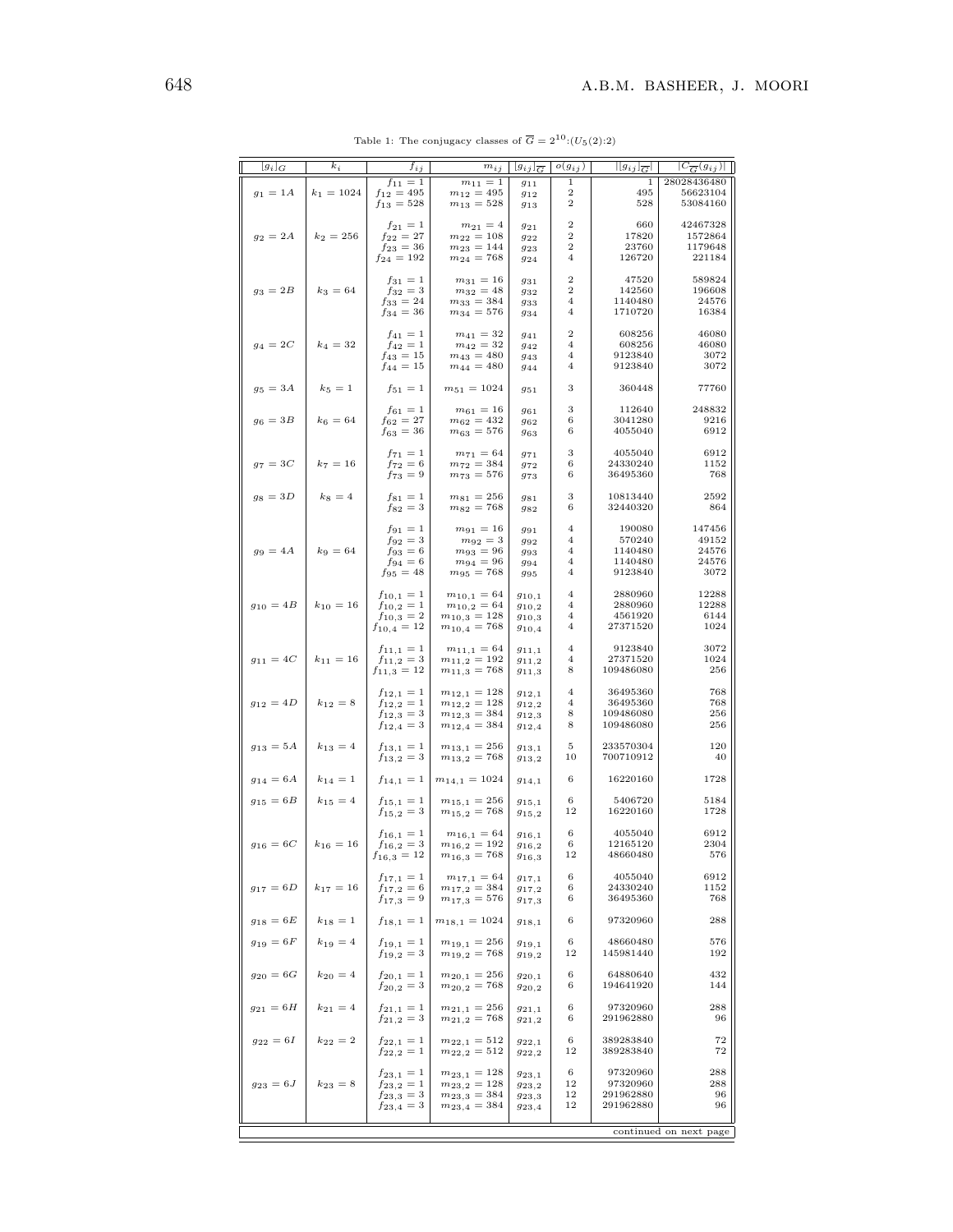|                     |               | ranie r        | (continued from previous page) |                           |             |                                                          |                              |
|---------------------|---------------|----------------|--------------------------------|---------------------------|-------------|----------------------------------------------------------|------------------------------|
| $[g_i]_G$           | $k_i$         | $f_{ij}$       | $m_{ij}$                       | $ g_{ij} _{\overline{G}}$ | $o(g_{ij})$ | $\left \left g_{ij}\right \right _{\overline{G}}\right $ | $ C_{\overline{G}}(g_{ij}) $ |
|                     |               | $f_{24,1}=1$   | $m_{24,1} = 128$               | 924,1                     | 8           | 18247680                                                 | 1536                         |
| $g_{\rm 24}$ = $8A$ | $k_{24} = 8$  | $f_{24,2}=3$   | $m_{24,2} = 384$               | 924,2                     | 8           | 54743040                                                 | 512                          |
|                     |               | $f_{24,3} = 4$ | $m_{24,3}=512$                 | 924,3                     | 8           | 72990720                                                 | 384                          |
|                     |               |                |                                |                           |             |                                                          |                              |
|                     |               | $f_{25,1}=1$   | $m_{25,1} = 128$               | 925,1                     | 8           | 18247680                                                 | 1536                         |
| $g_{25} = 8B$       | $k_{25} = 8$  | $f_{25,2}=3$   | $m_{25,2} = 384$               | 925,2                     | 8           | 54743040                                                 | 512                          |
|                     |               | $f_{25,1} = 4$ | $m_{25,3} = 512$               | 925,3                     | 8           | 72990720                                                 | 384                          |
|                     |               |                |                                |                           |             |                                                          |                              |
|                     |               | $f_{26,1}=1$   | $m_{26,1} = 128$               | 926,1                     | 8           | 109486080                                                | 256                          |
|                     |               | $f_{26,2}=1$   | $m_{26,2}=128$                 | 926,2                     | 8           | 109486080                                                | 256                          |
| $g_{26} = 8C$       | $k_{26} = 8$  | $f_{26,3} = 2$ | $m_{26,3} = 256$               | 926,3                     | 8           | 218972160                                                | 128                          |
|                     |               | $f_{26,4}=2$   | $m_{26,4} = 256$               | 926,4                     | 8           | 218972160                                                | 128                          |
|                     |               | $f_{26,5} = 2$ | $m_{26,5} = 256$               | 926,5                     | 8           | 218972160                                                | 128                          |
|                     |               |                |                                |                           |             |                                                          |                              |
|                     |               | $f_{27,1}=1$   | $m_{27,1} = 256$               | 927,1                     | 8           | 218972160                                                | 128                          |
| $g_{27} = 8D$       | $k_{27} = 4$  | $f_{27,2}=1$   | $m_{27,2}=256$                 | $g_{27,2}$                | 8           | 218972160                                                | 128                          |
|                     |               | $f_{27,3} = 2$ | $m_{27,3} = 512$               | 927,3                     | 8           | 437944320                                                | 64                           |
|                     |               |                |                                |                           |             |                                                          |                              |
| $g_{28} = 9A$       | $k_{28} = 1$  | $f_{28,1}=1$   | $m_{28,1} = 1024$              | 928,1                     | 9           | 519045120                                                | 54                           |
|                     |               |                |                                |                           |             |                                                          |                              |
| $g_{29} = 9B$       | $k_{29} = 4$  | $f_{29,1}=1$   | $m_{29,1} = 256$               | 929,1                     | 9           | 259522560                                                | 108                          |
|                     |               | $f_{29,2}=3$   | $m_{29,2} = 768$               | $g_{29,2}$                | 18          | 778567680                                                | 36                           |
|                     |               |                |                                |                           |             |                                                          |                              |
| $g_{30} = 10A$      | $k_{30} = 2$  | $f_{30,1}=1$   | $m_{30,1} = 512$               | 930,1                     | 10          | 1401421824                                               | 20                           |
|                     |               | $f_{30,2}=1$   | $m_{30,2}=512$                 | 930,2                     | 20          | 1401421824                                               | 20                           |
|                     |               |                |                                |                           |             |                                                          |                              |
| $g_{31} = 11A$      | $k_{31} = 1$  | $f_{31,1}=1$   | $m_{31,1} = 1024$              | 931,1                     | 11          | 2548039680                                               | 11                           |
|                     |               |                |                                |                           |             |                                                          |                              |
| $g_{32} = 12A$      | $k_{32} = 1$  | $f_{32,1}=1$   | $m_{32,1} = 1024$              | 932,1                     | 12          | 194641920                                                | 144                          |
|                     |               |                |                                |                           |             |                                                          |                              |
| $g_{33} = 12B$      | $k_{33} = 4$  | $f_{33,1}=1$   | $m_{33,1} = 256$               | 933,1                     | 12          | 389283840                                                | 288                          |
|                     |               | $f_{33,2}=3$   | $m_{33,2} = 768$               | 933,2                     | 12          | 291962880                                                | 96                           |
|                     |               |                |                                |                           |             |                                                          |                              |
|                     |               | $f_{34,1}=1$   | $m_{34,1} = 64$                | 934,1                     | 12          | 24330240                                                 | 1152                         |
|                     |               | $f_{34,2}=3$   | $m_{34,2}=192$                 | 934,2                     | 12          | 72990720                                                 | 384                          |
| $g_{34} = 12C$      | $k_{34} = 16$ | $f_{34,3} = 3$ | $m_{34,3} = 192$               | 934,3                     | 12          | 72990720                                                 | 384                          |
|                     |               | $f_{34,4} = 3$ | $m_{34,4} = 192$               | 934,4                     | 12          | 72990720                                                 | 384                          |
|                     |               | $f_{34,5}=6$   | $m_{34,5} = 384$               | 934,5                     | 12          | 145981440                                                | 192                          |
|                     |               |                |                                |                           |             |                                                          |                              |
| $g_{35} = 12D$      | $k_{35} = 1$  | $f_{35,1}=1$   | $m_{35,1} = 1024$              | 935,1                     | 12          | 1167851520                                               | 24                           |
|                     |               |                |                                |                           |             |                                                          |                              |
|                     |               | $f_{36,1}=1$   | $m_{36,1} = 256$               | 936,1                     | 12          | 291962880                                                | 96                           |
| $g_{36} = 12E$      | $k_{36} = 4$  | $f_{36,2}=1$   | $m_{36,2}=256$                 | 936,2                     | 12          | 291962880                                                | 96                           |
|                     |               | $f_{36,3}=1$   | $m_{36,3} = 256$               | 936,3                     | 12          | 291962880                                                | 96                           |
|                     |               | $f_{36,4}=1$   | $m_{36,4} = 256$               | 936,4                     | 12          | 291962880                                                | 96                           |
|                     |               |                |                                |                           |             |                                                          |                              |
| $g_{37} = 12F$      | $k_{37} = 2$  | $f_{37,1} = 1$ | $m_{37,1} = 512$               | 937,1                     | $12\,$      | 1167851520                                               | 24                           |
|                     |               | $f_{37,2}=1$   | $m_{37,2}=512$                 | 937,2                     | 12          | 1167851520                                               | 24                           |
|                     |               |                |                                |                           |             |                                                          |                              |
| $g_{38} = 15A$      | $k_{38} = 1$  | $f_{38,1} = 1$ | $m_{38,1} = 1024$              | 938,1                     | 15          | 1868562432                                               | 15                           |
|                     |               |                |                                |                           |             |                                                          |                              |
| $g_{39} = 16A$      | $k_{39} = 2$  | $f_{39,1} = 1$ | $m_{39,1} = 512$               | 939,1                     | 16          | 875888640                                                | 32                           |
|                     |               | $f_{39,2}=1$   | $m_{39,2}=512$                 | 939,2                     | 16          | 875888640                                                | 32                           |
|                     |               |                |                                |                           |             |                                                          |                              |
| $g_{40} = 16B$      | $k_{40} = 2$  | $f_{40,1} = 1$ | $m_{40,1} = 512$               | 940,1                     | 16          | 875888640                                                | $^{\rm 32}$<br>32            |
|                     |               | $f_{40,2}=1$   | $m_{40,2}=512$                 | 940,2                     | 16          | 875888640                                                |                              |
|                     |               |                |                                |                           |             |                                                          |                              |
| $g_{41} = 18A$      | $k_{41} = 1$  | $f_{41,1} = 1$ | $m_{41,1} = 1024$              | 941,1                     | 18          | 1557135360                                               | 18                           |
|                     |               |                |                                |                           |             |                                                          | 48                           |
| $g_{42} = 24A$      | $k_{42} = 2$  | $f_{42,1}=1$   | $m_{42,1} = 512$               | 942,1                     | 24          | 583925760                                                |                              |
|                     |               | $f_{42,2}=1$   | $m_{42,2}=512$                 | 942,2                     | 24          | 583925760                                                | 48                           |
|                     |               |                |                                |                           | 24          | 583925760                                                | 48                           |
| $g_{43} = 24B$      | $k_{43} = 2$  | $f_{43,1}=1$   | $m_{43,1} = 512$               | 943,1                     | 24          | 583925760                                                | 48                           |
|                     |               | $f_{43,2}=1$   | $m_{43,2} = 512$               | 943,2                     |             |                                                          |                              |

Table 1 (continued from previous page)

# **3. Inertia Factor Groups of**  $\overline{G} = 2^{10}$ :(*U*<sub>5</sub>(2):2)

We have seen in Section 2 that the action of  $\overline{G} = 2^{10}$ :  $(U_5(2):2)$  on  $N = 2^{10}$  yielded three orbits of lengths 1, 495 and 528. By a theorem of Brauer (see Lemma 4.5.2 of [9]), it follows that the action of  $\overline{G}$  on  $\text{Irr}(N)$  will also produce three orbits. Since  $N = 2^{10}$  is a vector space, the action of  $\overline{G}$  on Irr(2<sup>10</sup>) can be viewed as the action of *G* on  $N^*$ , where  $N^*$  is the dual space of *N*. In fact we act the group generated by the transposed matrices of the matrix generators of  $\overline{G}$  on *N*. We have found that the action of  $\overline{G}$  on Irr(*N*) is self-dual to the action of  $\overline{G}$  on *N*, that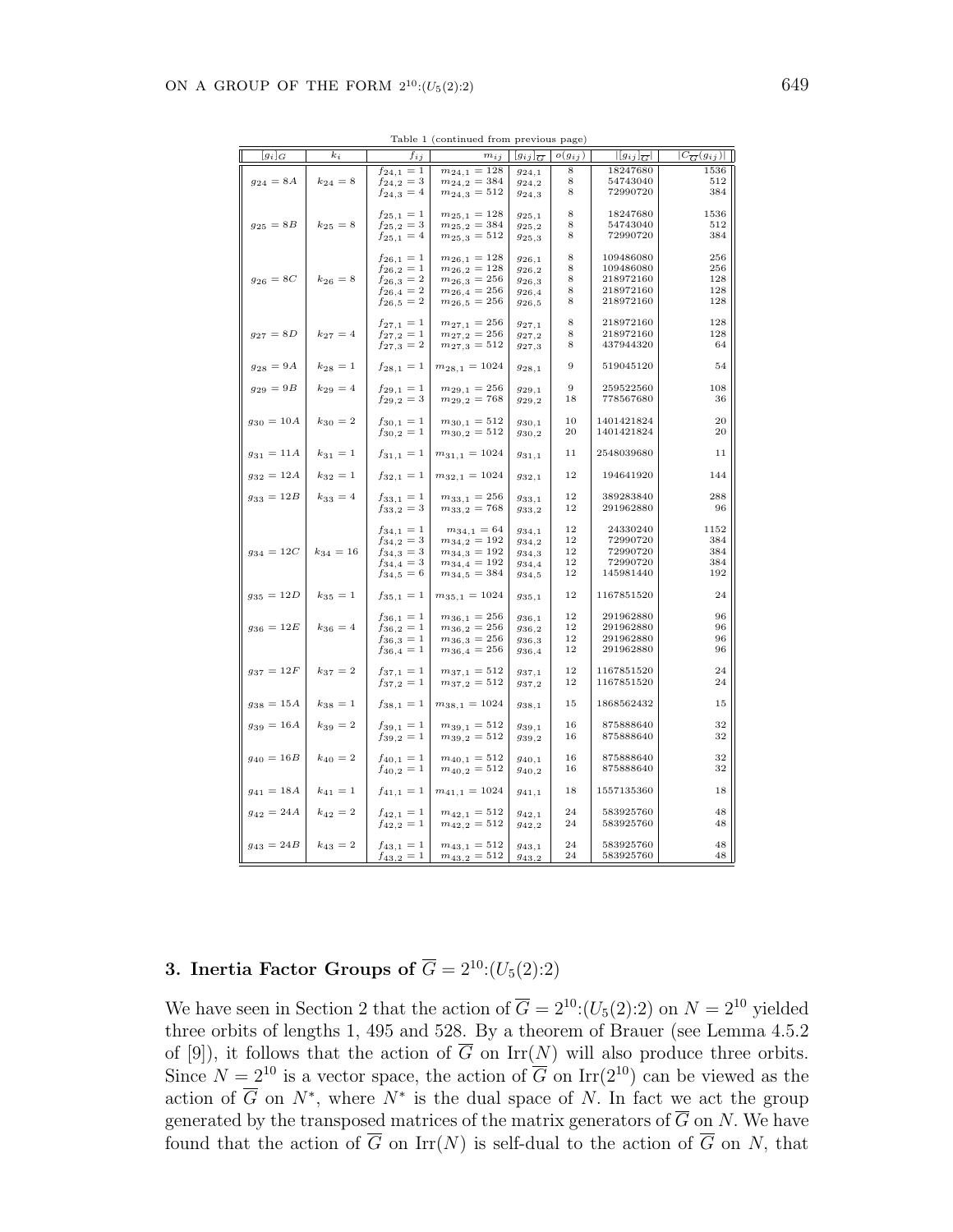is the orbit lengths of  $\overline{G}$  on Irr(*N*) are 1, 495 and 528. This can also be deduced from the associated geometry of classical groups (for example see Liebeck [12]), that is the action of  $SU_n(q^2)$  on its natural module  $\mathbb{V} = \mathbb{F}_{q^2}^n$  $q<sup>2</sup>$  yields three orbits of lengths 1 (consisting of the zero vector) and

$$
\begin{cases} (q^{n} - 1)(q^{n-1} + 1), q^{n-1}(q - 1)(q^{n} - 1) & \text{if } n \text{ is even,} \\ (q^{n} + 1)(q^{n-1} - 1), q^{n-1}(q - 1)(q^{n} + 1) & \text{if } n \text{ is odd.} \end{cases}
$$

From Grove [11] we know that the number of isotropic vectors together with the zero vector of V is given by  $q^{2n-1} + (-1)^n(q^n - q^{n-1})$ . This distinguishes the orbits of isotropic and non-isotropic vectors in each case of *n.* In the following, we determine the structures of the inertia factor groups of *G.*

Let  $H_1$ ,  $H_2$  and  $H_3$  be the respective inertia factor groups of representatives of characters from the previous orbits of  $\overline{G}$  on Irr(*N*). We notice that these inertia factors have indices 1, 495 and 528 respectively in  $U_5(2):2$ . Clearly  $H_1 = U_5(2):2$ and the character table of this group is given as Table 11.14 of Basheer [1]. By looking at the  $\text{ATLAS}$ , the group  $U_5(2)$ :2 has 7 conjugacy classes of maximal subgroups. Let  $M[1], M[2], \cdots, M[7]$  be representatives of these classes of maximal subgroups. That is  $M[1] = U_5(2)$ ,  $M[2] = 2^{1+6} \cdot 3^{1+2} \cdot 2S_4$ ,  $M[3] = (3 \times U_4(2)) \cdot 2$ ,  $M[4] = 2^{4+4}:(3 \times A_5):2, M[5] = 3^4:(2 \times S_5), M[6] = S_3 \times 3_+^{1+2}:2S_4 \text{ and } M[7] =$ *P SL*(2*,* 11):2*.* Note that these maximal subgroups have indices 2, 165, 176, 297, 1408, 3520 and 20736 respectively in  $G$ . By considering the indices of  $H_2$  and  $H_3$ in *G*, we infer that  $H_2$  must be an index 3 subgroup of  $M[2]$ , while  $H_3$  is either an index 264 subgroup of *M*[1] or of index 3 in *M*[3]*.* However the possibility  $H_3 \leq M[1]$  is not feasible as we can see from the ATLAS that  $U_5(2)$  does not contain a subgroup of index that is a divisor of 264. This leaves us with the other possibility that  $H_3$  is an index 3 subgroup of  $M[3]$ . As subgroups of  $G = \langle g_1, g_2 \rangle$ , the group  $M[2]$  is generated by  $\alpha_1$  and  $\alpha_2$ , while the group  $M[3]$  is generated by  $\beta_1$  and  $\beta_2$ , where

 $\alpha_1 =$  $\left( \begin{array}{cccccccc} 0 & 0 & 0 & 0 & 0 & 0 & 0 & 0 & 0 & 1 & 0 & 0 \\ 0 & 0 & 0 & 1 & 0 & 1 & 1 & 1 & 1 & 0 & 0 \\ 1 & 1 & 1 & 0 & 0 & 0 & 0 & 1 & 1 & 0 & 0 & 0 \\ 1 & 1 & 0 & 1 & 1 & 1 & 0 & 0 & 0 & 0 & 0 & 0 \\ 0 & 1 & 0 & 0 & 1 & 0 & 0 & 1 & 1 & 0 & 0 \\ 1 & 1 & 1 & 0 & 0 & 1 & 1 & 0 & 1 & 0 & 0 \\ 1$  ∖  $\alpha_2 =$  $\left( \begin{array}{cccccccc} 0&1&1&0&0&1&0&0&1&0&0 \\ 0&1&1&1&0&0&1&1&0&1&0 \\ 1&1&1&0&0&1&0&1&1&1&1 \\ 0&0&0&1&1&1&0&0&1&1&1 \\ 1&1&1&1&1&0&0&1&1&1&0 \\ 0&1&0&0&1&1&1&0&0&1&0 \\ 0&1&0&0&1&1&0&0&1&0 \\ 1&1&0&1&1&0&0&1&0&0 \\ 1&0&0&0&1&1&1&0&1&1 \\ 0&1&1&0$  ∖ *,*  $\beta_1 =$  $\left( \begin{array}{cccccccccccc} 1 & 0 & 0 & 0 & 0 & 1 & 0 & 1 & 1 & 1 & 0 \\ 1 & 0 & 1 & 0 & 0 & 0 & 1 & 1 & 0 & 0 & 0 \\ 0 & 1 & 0 & 1 & 0 & 1 & 0 & 1 & 0 & 0 & 0 \\ 0 & 0 & 0 & 0 & 1 & 0 & 1 & 0 & 1 & 0 & 1 \\ 0 & 0 & 1 & 0 & 0 & 1 & 1 & 1 & 0 & 1 & 0 \\ 0 & 0 & 1 & 0 & 0 & 1 & 0 & 1 & 0 & 0 & 0 \\ 0 & 1 & 1 &$  ∖ *, β*2 =  $\left( \begin{array}{cccccccc} 0 & 1 & 0 & 1 & 1 & 1 & 0 & 0 & 0 & 1 & 0 \\ 0 & 1 & 1 & 0 & 1 & 1 & 0 & 1 & 1 & 0 & 0 \\ 1 & 1 & 1 & 0 & 1 & 0 & 1 & 0 & 0 & 1 & 0 \\ 1 & 1 & 1 & 0 & 1 & 0 & 0 & 1 & 1 & 0 & 0 \\ 1 & 1 & 0 & 0 & 1 & 1 & 0 & 0 & 1 & 0 & 0 \\ 1 & 1 & 1 & 0 & 0 & 0 & 0 & 1 & 0 & 0 & 1 \\ 1 & 1 & 0 & 0$   $\begin{bmatrix} 0 & 0 & 0 \\ 0 & 0 & 0 \\ 0 & 0 & 0 \\ 0 & 0 & 0 \\ 0 & 0 & 0 \\ 0 & 0 & 0 \\ 0 & 0 & 0 \\ 0 & 0 & 0 \\ 0 & 0 & 0 \\ 0 & 0 & 0 \\ 0 & 0 & 0 \\ 0 & 0 & 0 \\ 0 & 0 & 0 \\ 0 & 0 & 0 \\ 0 & 0 & 0 \\ 0 & 0 & 0 \\ 0 & 0 & 0 \\ 0 & 0 & 0 & 0 \\ 0 & 0 & 0 & 0 \\ 0 & 0 & 0 & 0 \\ 0 & 0 & 0 & 0 \\ 0 & 0 & 0 & 0 \\$  *.*

Using GAP we were able to locate all the maximal subgroups of *M*[2] and *M*[3]*.* We list brief information about these subgroups in Table 2.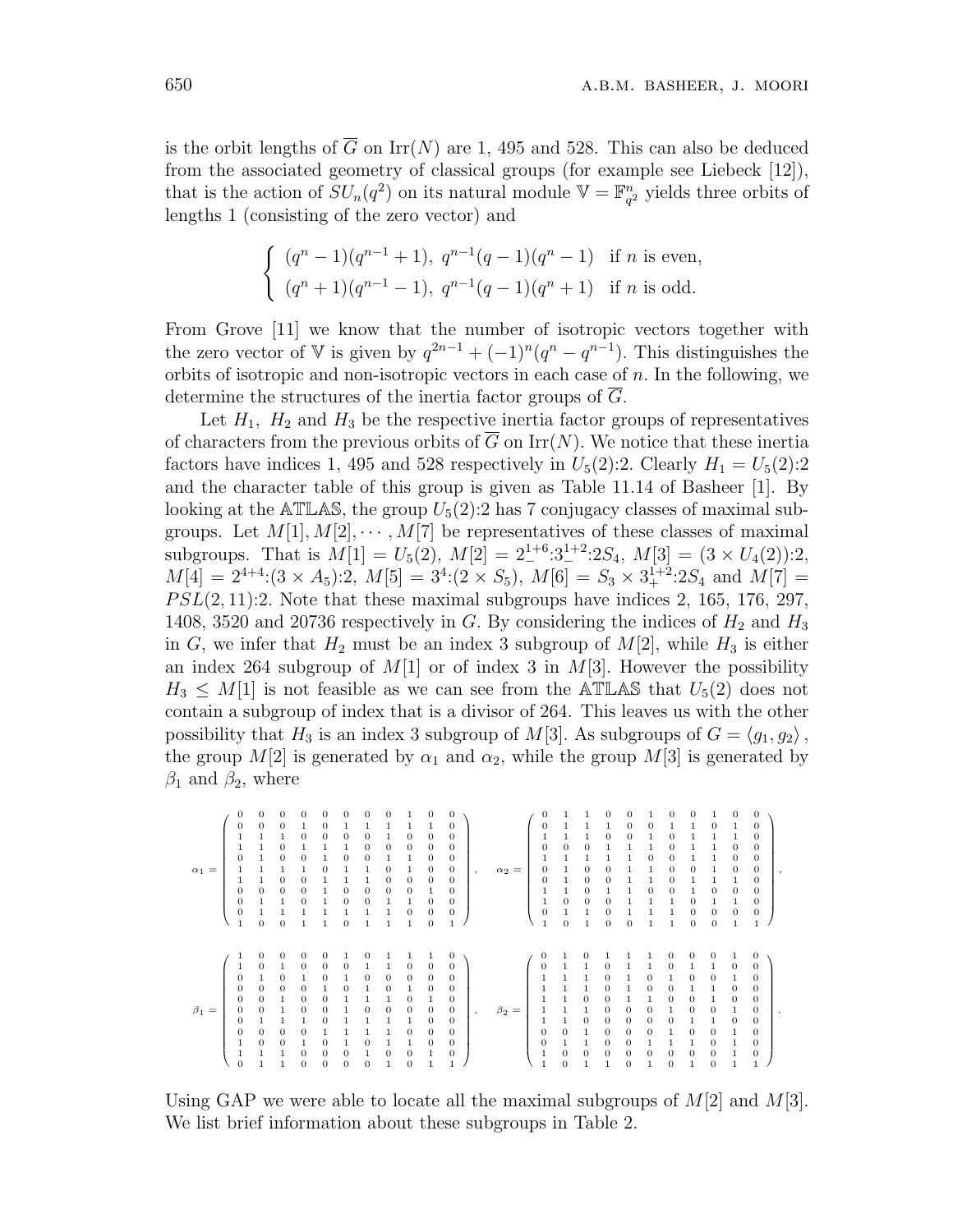| Maximal Subgroups<br>of $M[2] \& M[3]$    | M[ij] | M[ij] | $\lfloor M[i] : M[ij] \rfloor$ | $\left \text{Irr}(M[ij])\right $ |
|-------------------------------------------|-------|-------|--------------------------------|----------------------------------|
|                                           | M[21] | 82944 | $\mathbf{2}$                   | 64                               |
|                                           | M[22] | 55296 | 3                              | 41                               |
| $M[2] = 2^{1+6} \cdot 3^{1+2} \cdot 2S_4$ | M[23] | 41472 | 4                              | 55                               |
|                                           | M[24] | 18432 | 9                              | 50                               |
|                                           | M[25] | 2592  | 64                             | 36                               |
|                                           | M[31] | 77760 | $\mathbf{2}$                   | 60                               |
|                                           | M[32] | 51840 | 3                              | 25                               |
|                                           | M[33] | 5760  | 27                             | 30                               |
| $M[3] = (3 \times U_4(2))$ :2             | M[34] | 4320  | 36                             | 33                               |
|                                           | M[35] | 3888  | 40                             | 39                               |
|                                           | M[36] | 3888  | 40                             | 42                               |
|                                           | M[37] | 3456  | 45                             | 48                               |

Table 2: Some information on the maximal subgroups of *M*[2] and *M*[3]

From Table 2 we can see that the two groups  $H_2$  and  $H_3$  are in the conjugacy classes of maximal subgroups containing *M*[22] and *M*[32] respectively.

As subgroups of  $G = \langle g_1, g_2 \rangle$ , the group  $M[22]$  is generated by  $\mu_1$  and  $\mu_2$ , while the group  $M[32]$  is generated by  $\zeta_1$  and  $\zeta_2$ , where

| $\mu_1 =$                                                          | $\begin{matrix} 0 \\ 0 \\ 0 \\ 0 \end{matrix}$<br>$\overline{0}$                                                              | $\Omega$                            | $\Omega$                                                                                                                                                                                                                                                | $\begin{array}{cccc} 1 & 0 & \\ 1 & 0 & 0 \\ 0 & 0 & 1 \\ 1 & 1 & 1 \\ 0 & 0 & 0 \\ 0 & 0 & 1 \\ 1 & 1 & 0 \\ 1 & 1 & 1 \\ \end{array}$<br>$\mathbf{1}$ | $\Omega$                                            | $\begin{array}{ccc} 1 & 1 \\ 1 & 1 \\ 1 & 0 \\ 0 & 1 \\ 0 & 0 \\ 0 & 1 \end{array}$<br>$\Omega$                                                 | $\,1$<br>$\begin{smallmatrix}0\\0\\0\\0\\1\end{smallmatrix}$<br>$\begin{smallmatrix}0\\1\\0\\1\end{smallmatrix}$<br>$\Omega$ | $\boldsymbol{0}$<br>$\begin{smallmatrix}0\\0\\0\end{smallmatrix}$<br>$\begin{array}{c} 0 \\ 1 \\ 0 \\ 1 \\ 0 \\ 1 \end{array}$<br>$\Omega$ | $\begin{smallmatrix}1\0\0\0\end{smallmatrix}$<br>$\,0\,$<br>$\begin{array}{c} 1\\ 1\\ 0\\ 1\\ 0 \end{array}$<br>$\mathbf{1}$           | $\begin{smallmatrix}0\\1\end{smallmatrix}$<br>$\,0\,$<br>$\,1$<br>$\mathbf{0}$<br>$1\,$<br>$\,1\,$<br>$\begin{smallmatrix}1\\1\end{smallmatrix}$ | 0<br>$\begin{matrix} 0 \\ 0 \\ 0 \end{matrix}$<br>$\,0\,$<br>$\boldsymbol{0}$<br>$\overline{0}$<br>$\mathbf{0}$<br>$\overline{0}$<br>$\begin{smallmatrix}0\\1\end{smallmatrix}$ | $\cdot$                  | $\mu_2 =$   |                                  | $\begin{array}{cccccc} 0 & 1 & 1 & 0 & 1 \\ 1 & 1 & 1 & 0 & 0 \\ 1 & 1 & 0 & 0 & 0 \\ 0 & 1 & 1 & 0 & 0 \\ 0 & 0 & 1 & 0 & 0 \\ 0 & 1 & 1 & 0 & 0 \\ 0 & 0 & 0 & 1 & 0 \\ 0 & 0 & 1 & 0 & 0 \\ 1 & 0 & 1 & 1 & 0 \\ 0 & 0 & 1 & 1 & 1 \\ 1 & 0 & 1 & 1 & 0 \end{array}$                                                    |                                |                                    |                                                            | $\begin{bmatrix} 1 & 0 \\ 0 & 1 \\ 0 & 0 \\ 0 & 1 \\ 1 & 1 \end{bmatrix}$<br>$\Omega$ | $\begin{smallmatrix}0\\1\\0\end{smallmatrix}$<br>$\,0\,$<br>$\begin{smallmatrix}1\\0\\1\\0\end{smallmatrix}$<br>$\Omega$                       | $\begin{smallmatrix}1\\1\end{smallmatrix}$<br>$\,0\,$<br>$1\,$<br>$\mathbf{0}$<br>$\overline{0}$<br>$\mathbf{1}^-$<br>$\,1\,$<br>$\Omega$ | $\mathbf{0}$<br>$\mathbf{0}$<br>$\,1$<br>$1\,$<br>$\mathbf{0}$<br>$\boldsymbol{0}$<br>$\,1$<br>$\theta$      | 0<br>$\mathbf{0}$<br>0<br>$\theta$<br>0<br>$\boldsymbol{0}$<br>$\Omega$ | 0<br>$\boldsymbol{0}$<br>$\mathbf{0}$<br>$\Omega$<br>0<br>0<br>$\begin{smallmatrix}0\\1\end{smallmatrix}$                                        | $\,$ |
|--------------------------------------------------------------------|-------------------------------------------------------------------------------------------------------------------------------|-------------------------------------|---------------------------------------------------------------------------------------------------------------------------------------------------------------------------------------------------------------------------------------------------------|---------------------------------------------------------------------------------------------------------------------------------------------------------|-----------------------------------------------------|-------------------------------------------------------------------------------------------------------------------------------------------------|------------------------------------------------------------------------------------------------------------------------------|--------------------------------------------------------------------------------------------------------------------------------------------|----------------------------------------------------------------------------------------------------------------------------------------|--------------------------------------------------------------------------------------------------------------------------------------------------|---------------------------------------------------------------------------------------------------------------------------------------------------------------------------------|--------------------------|-------------|----------------------------------|----------------------------------------------------------------------------------------------------------------------------------------------------------------------------------------------------------------------------------------------------------------------------------------------------------------------------|--------------------------------|------------------------------------|------------------------------------------------------------|---------------------------------------------------------------------------------------|------------------------------------------------------------------------------------------------------------------------------------------------|-------------------------------------------------------------------------------------------------------------------------------------------|--------------------------------------------------------------------------------------------------------------|-------------------------------------------------------------------------|--------------------------------------------------------------------------------------------------------------------------------------------------|------|
| with $o(\mu_1) = 24$ , $o(\mu_2) = 16$ and $o(\mu_1 \mu_2) = 12$ , |                                                                                                                               |                                     |                                                                                                                                                                                                                                                         |                                                                                                                                                         |                                                     |                                                                                                                                                 |                                                                                                                              |                                                                                                                                            |                                                                                                                                        |                                                                                                                                                  |                                                                                                                                                                                 |                          |             |                                  |                                                                                                                                                                                                                                                                                                                            |                                |                                    |                                                            |                                                                                       |                                                                                                                                                |                                                                                                                                           |                                                                                                              |                                                                         |                                                                                                                                                  |      |
| $\zeta_1 =$                                                        | $\begin{smallmatrix}0\\0\\0\\0\\1\end{smallmatrix}$<br>$\begin{smallmatrix}1\\0\end{smallmatrix}$<br>$\Omega$<br>$\mathbf{0}$ | $\,0$<br>$\Omega$<br>$\overline{0}$ | $\begin{array}{cccc} 1 & 1 & 0 & 0 \\ 1 & 0 & 1 & 1 \\ 0 & 1 & 1 & 0 \\ 0 & 0 & 1 & 1 \\ 1 & 1 & 0 & 1 \\ 1 & 1 & 0 & 1 \\ 0 & 1 & 1 & 1 \\ 0 & 0 & 0 & 1 \\ 0 & 0 & 0 & 1 \\ \end{array}$<br>$\begin{smallmatrix}0\\1\end{smallmatrix}$<br>$\mathbf 0$ | $\theta$<br>$\mathbf{1}$<br>$\overline{0}$                                                                                                              | $\boldsymbol{0}$<br>$\boldsymbol{0}$<br>$\mathbf 1$ | $\begin{array}{cccc} 0 & 1 & 0 \ 1 & 0 & 1 \ 0 & 1 & 1 \ 1 & 0 & 1 \ 0 & 0 & 1 \end{array}$<br>$\mathbf{1}$<br>$\overline{0}$<br>$\overline{0}$ | $\,0\,$<br>$\,1\,$<br>$\Omega$<br>1                                                                                          | $\begin{matrix}0\\0\\1\\0\end{matrix}$<br>$\mathbf 1$<br>$\,0\,$<br>$\mathbf 1$<br>$\,1$<br>$\,1\,$<br>$\mathbf{1}$                        | $\begin{bmatrix} 0 & 1 \\ 1 & 0 \\ 1 & 1 \end{bmatrix}$<br>$\,1$<br>$\boldsymbol{0}$<br>$\mathbf{1}$<br>$\,1$<br>$\,1$<br>$\mathbf{1}$ | $\begin{array}{c} 1\\1\\0\\1\\0 \end{array}$<br>$\overline{0}$<br>$\mathbf{0}$<br>$\mathbf{1}$<br>$\theta$<br>$\mathbf{0}$                       | $\mathbf{0}$<br>$\begin{smallmatrix}0\\0\\0\\0\\0\end{smallmatrix}$<br>$\begin{matrix} 0 \\ 0 \end{matrix}$<br>$\mathbf{0}$<br>$\mathbf{0}$<br>$\mathbf{0}$                     | $\overline{\phantom{a}}$ | $\zeta_2 =$ | $\overline{0}$<br>$\overline{0}$ | $\begin{array}{cccccccc} 1&1&0&0&0&0&0\\ 1&0&0&0&0&1\\ 0&1&0&0&0&1\\ 0&0&1&0&1&1\\ 1&1&1&0&1\\ 1&1&1&1&0&1\\ 0&1&1&1&1&0\\ 0&1&1&1&1&1\\ 0&1&1&1&1&1\\ 0&1&1&1&1&1\\ 0&1&1&1&1&1\\ 0&1&1&1&1&1\\ 0&1&1&1&1&1\\ 0&1&1&1&1&1\\ 0&1&1&1&1&1\\ 0&1&1&1&1&1\\ 0&1$<br>$\begin{smallmatrix}1\0\end{smallmatrix}$<br>$\mathbf{1}$ | $\overline{0}$<br>$\mathbf{1}$ | $\,0\,$<br>$\,1\,$<br>$\mathbf{0}$ | $\begin{smallmatrix}0\\1\end{smallmatrix}$<br>$\mathbf{0}$ | $\boldsymbol{0}$<br>$\mathbf{1}$<br>$\,1$                                             | $\begin{smallmatrix}0\\1\\0\end{smallmatrix}$<br>$\boldsymbol{0}$<br>$\mathbf{0}$<br>$\theta$<br>$\mathbf 1$<br>$\overline{0}$<br>$\mathbf{1}$ | $\begin{smallmatrix}1\\0\\1\end{smallmatrix}$<br>$\boldsymbol{0}$<br>$\bf{0}$<br>$\mathbf{1}$<br>$\mathbf{0}$                             | $\begin{smallmatrix}1\\0\end{smallmatrix}$<br>$\boldsymbol{0}$<br>$\mathbf 1$<br>$\mathbf 1$<br>$\mathbf{0}$ | $\,1\,$<br>1<br>-1<br>1<br>$\mathbf{1}$                                 | $\overline{0}$<br>$\overline{0}$<br>$\mathbf{0}$<br>$\boldsymbol{0}$<br>$\mathbf{0}$<br>$\Omega$<br>$\mathbf{0}$<br>$\mathbf{0}$<br>$\mathbf{0}$ |      |

with  $o(\zeta_1) = 3$ ,  $o(\zeta_2) = 4$  and  $o(\zeta_1 \zeta_2) = 10$ .

**Remark 1.** With the aid of GAP we were able to determine the structures of all the normal subgroups of  $H_2$  and  $H_3$  and the corresponding quotient groups. In fact we have found that  $H_2 \cong 2^{1+6}$  ((3<sup>1+2</sup>:8):2), while the group  $H_3 = M[32] \cong$ *O*5(3):2 *∼*= *U*4(2):2 *∼*= *Sp*(4*,* 3):2*.*

We recall that knowledge of the appropriate character tables of inertia factor groups is crucial in calculating the full character table of any group extension. Since in our extensions  $\overline{G}$ , the normal subgroup *N* is abelian and the extension splits, it follows by applications of Mackey's Theorem (see for example Theorem 3.3.4 of Whitley [17]), that every character of *N* is extendible to an ordinary character of its respective inertia group  $\overline{H}_k$ . Thus all the character tables of the inertia factor groups that we will use to construct the character tables of  $\overline{G}$  are the ordinary ones. The character table of  $H_2 = 2^{1+6}$  ( $(3^{1+2} \cdot 8) \cdot 2$ ) is not in a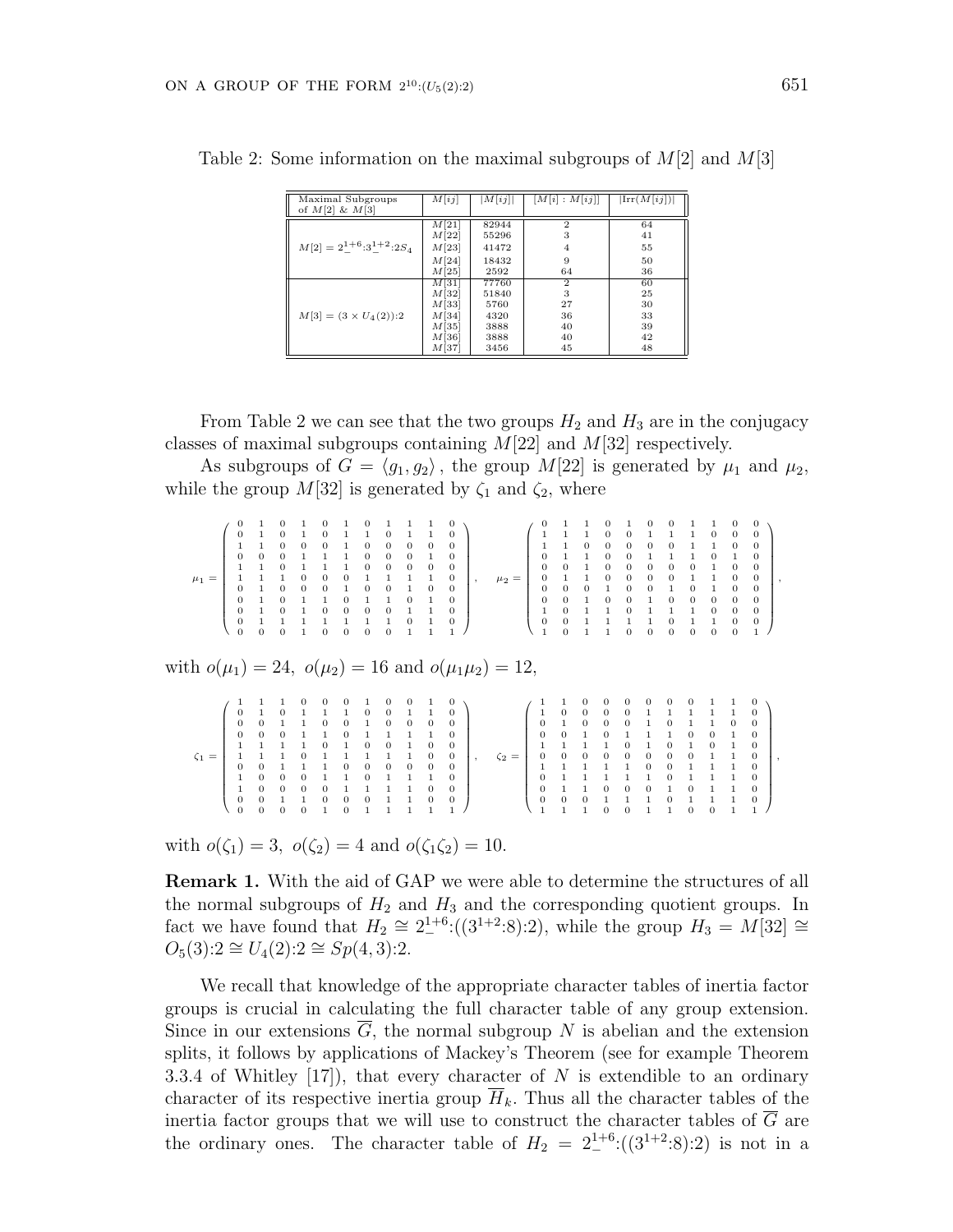library of GAP. One can use the generators  $\mu_1$  and  $\mu_2$  of  $H_2$  to generate  $H_2$  inside Magma [7] or GAP and then obtain its character table. In fact the character table of  $H_2$  appears as Table 11.13 of [1]. The character table of  $H_3$  is stored in GAP, or one can use any set of generators of  $U_4(2)$ :2 in the forms of 6, 8 or 14-dimensional  $\mathbb{F}_2$ -representations supplied at [18] to generate this group in either Magma or GAP and then obtain its character table. Alternatively one can use the generators  $\zeta_1$  and  $\zeta_2$  to find the character table of  $H_3$ . Note that from Table 1 the group  $\overline{G}$  has 109 conjugacy classes. By the description of Section 3 of [2] the 109 irreducible characters of  $\overline{G}$  are distributed into three blocks of characters correspond to the inertia factor groups. That is  $|{\rm Irr}(\overline{G})| = |{\rm Irr}(H_1)| +$  $|Irr(H_2)| + |Irr(H_3)|$ . From Tables 11.14, 11.15 and 11.16 of [1], we can see that  $|Irr(H_1)| + |Irr(H_2)| + |Irr(H_3)| = 43 + 41 + 25 = 109 = |Irr(G)|$ .

In Tables 3 and 4 we list respectively the fusions of classes of  $H_2$  and  $H_3$  into classes of *G.*

| Class of         |                   | Class of    | Class of          |                   | Class of    |
|------------------|-------------------|-------------|-------------------|-------------------|-------------|
|                  | $\hookrightarrow$ |             |                   | $\hookrightarrow$ |             |
| $H_{2}$          |                   | $U_5(2)$ :2 | $H_2$             |                   | $U_5(2)$ :2 |
| $1a = g_{121}$   |                   | 1A          | $8a = g_{24,21}$  |                   | <b>8A</b>   |
| $2a = g_{221}$   |                   | 2A          | $8b = g_{25,21}$  |                   | 8B          |
| $2b = g_{222}$   |                   | 2A          | $8c = g_{26,21}$  |                   | 8C          |
| $2c = g_{321}$   |                   | 2B          | $8d = g_{27,21}$  |                   | 8 D         |
| $2d = g_{322}$   |                   | 2B          | $8e = g_{27,22}$  |                   | 8D          |
| $2e = g_{421}$   |                   | 2C          | $8f = g_{26,22}$  |                   | 8C          |
| $3a = g_{721}$   |                   | 3C          | $8g = g_{24,22}$  |                   | <b>8A</b>   |
| $3b = g_{621}$   |                   | 3B          | $8h = g_{25,22}$  |                   | 8B          |
| $4a = g_{921}$   |                   | 4A          | $8i = g_{26,23}$  |                   | 8C          |
| $4b = g_{10,21}$ |                   | 4B          | $12a = g_{33,21}$ |                   | 12B         |
| $4c = g_{11,21}$ |                   | 4C          | $12b = g_{34,21}$ |                   | 12C         |
| $4d = g_{12,21}$ |                   | 4D          | $12c = g_{36,21}$ |                   | 12E         |
| $4e = g_{922}$   |                   | 4A          | $12d = g_{34,22}$ |                   | 12C         |
| $4f = g_{10,22}$ |                   | 4B          | $12e = g_{36,22}$ |                   | 12E         |
| $4g = g_{923}$   |                   | 4A          | $12f = g_{36,23}$ |                   | 12E         |
| $4h = g_{10,23}$ |                   | 4B          | $12g = g_{34,23}$ |                   | 12C         |
| $6a = g_{15,21}$ |                   | 6 B         | $16a = g_{39,21}$ |                   | 16A         |
| $6b = g_{16,21}$ |                   | 6C          | $16b = g_{40,21}$ |                   | 16B         |
| $6c = g_{19,21}$ |                   | 6F          | $24a = g_{42,21}$ |                   | 24A         |
| $6d = g_{17,21}$ |                   | 6 D         | $24b = g_{43,21}$ |                   | 24B         |
| $6e = g_{23,21}$ |                   | 6.J         |                   |                   |             |

Table 3: The fusion of classes of  $H_2$  into classes of  $G$ 

Table 4: The fusion of classes of  $H_3$  into classes of  $G$ 

| Class of                  |                   | Class of   | Class of               |                   | Class of   |
|---------------------------|-------------------|------------|------------------------|-------------------|------------|
|                           | $\hookrightarrow$ |            |                        | $\hookrightarrow$ |            |
| $H_3$                     |                   | $U_5(2):2$ | $H_3$                  |                   | $U_5(2):2$ |
| $\overline{1a} = g_{131}$ |                   | 1A         | $\bar{6}a = g_{14,31}$ |                   | 6D         |
| $2a = g_{431}$            |                   | 2C         | $6b = g_{20,31}$       |                   | 6G         |
| $2b = g_{231}$            |                   | 2A         | $6c = g_{23,31}$       |                   | 6J         |
| $2c = g_{331}$            |                   | 2B         | $6d = g_{16,31}$       |                   | 6C         |
| $2d = g_{432}$            |                   | 2C         | $6e = g_{22,31}$       |                   | 6I         |
| $3a = g_{731}$            |                   | 3C         | $6f = g_{21,31}$       |                   | 6H         |
| $3b = g_{831}$            |                   | 3D         | $6g = g_{23,32}$       |                   | 6J         |
| $3c = g_{631}$            |                   | 3B         | $8a = g_{26,31}$       |                   | 8C         |
| $4a = g_{12,31}$          |                   | 4D         | $9a = g_{29,31}$       |                   | 9B         |
| $4b = g_{933}$            |                   | 4A         | $10a = g_{30,31}$      |                   | 10A        |
| $4c = g_{12,32}$          |                   | 4D         | $12a = g_{37,31}$      |                   | 12F        |
| $4d = g_{11,31}$          |                   | 4C         | $12b = g_{34,31}$      |                   | 12C        |
| $5a = g_{13,31}$          |                   | 5A         |                        |                   |            |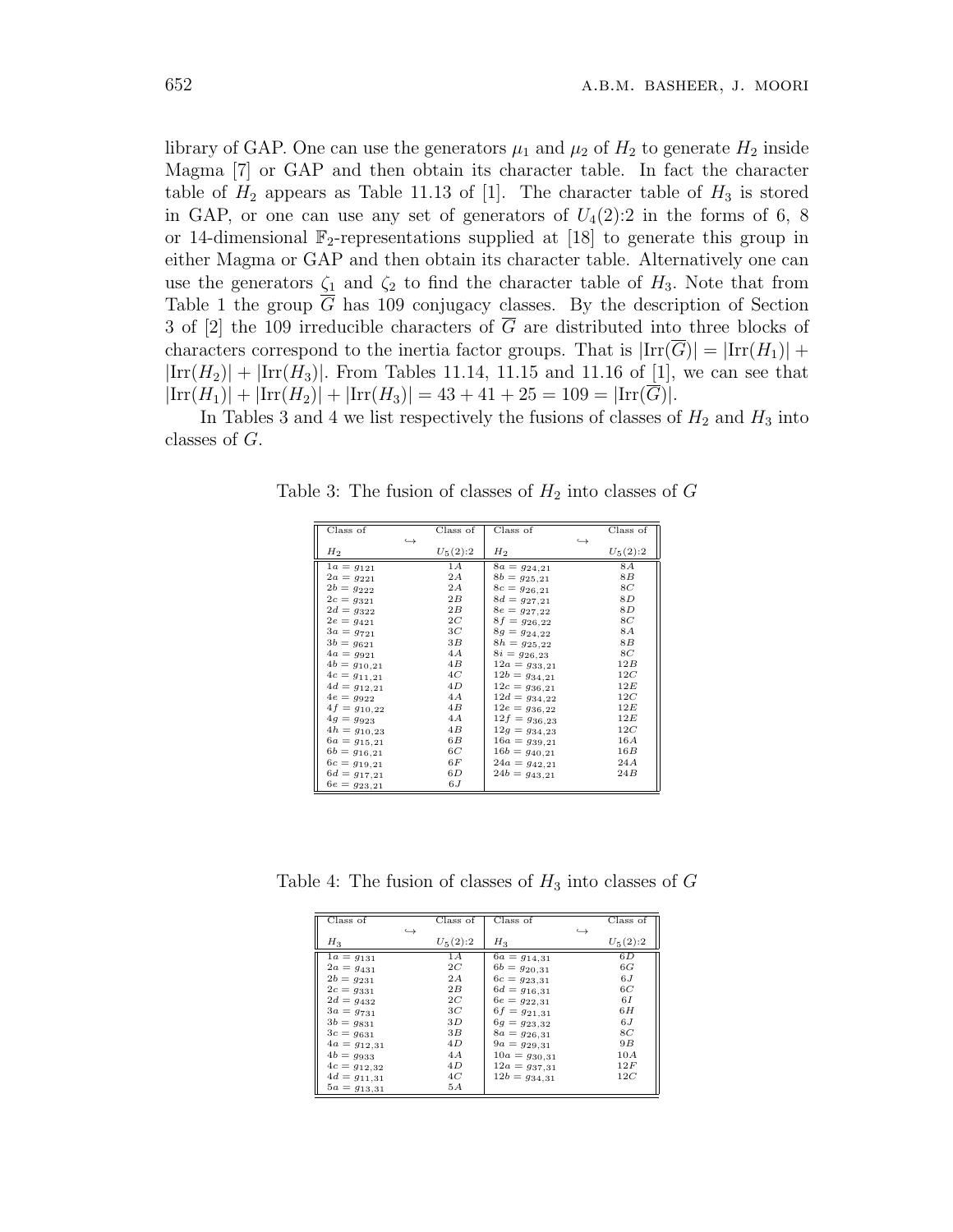# **4. Fischer matrices of**  $\overline{G} = 2^{10}$ :( $U_5(2)$ :2)

We recall from [1, 2] that we label the top and bottom of the columns of the Fischer matrix  $\mathcal{F}_i$ , corresponding to  $g_i$ , by the sizes of the centralizers of  $g_{ij}$ ,  $1 \leq j \leq c(g_i)$ in  $\overline{G}$  and  $m_{ij}$  respectively. In Table 1 we supplied  $|C_{\overline{G}}(g_{ij})|$  and  $m_{ij}$ ,  $1 \leq i \leq 43$ ,  $1 \leq j \leq c(g_i)$ . Also the fusions of the classes of  $H_2$  and  $H_3$  into classes of *G* are given in Tables 3 and 4 respectively. Since the size of the Fischer matrix  $\mathcal{F}_i$  is  $c(g_i)$ , it follows from Table 1 that the sizes of the Fischer matrices of  $\overline{G}$  range between 1 and 5 for every  $i \in \{1, 2, ..., 43\}$ .

We have used the arithmetical properties of the Fischer matrices, given in Proposition 3.6 of [2], to calculate some of the entries of these matrices and also to build an algebraic system of equations. For example since the extension splits and  $N = 2^{10}$  is abelian, then every coset  $N\overline{g}_i$  (or just  $Ng_i$ ) is a split coset (see Schiffer [16]) and it results that  $a_{i1}^{(k,m)} = \frac{|C_{U_5(2):2}(g_i)|}{|C_{H_1}(g_{ikm})|}$  $\frac{|U_{U_{5}(2):2}(y_{i})|}{|C_{H_{k}}(g_{ikm})|}, \forall i \in \{1, 2, ..., 43\}.$  With the help of the symbolic mathematical package Maxima [13], we were able to solve these systems of equations and hence we have computed all the Fischer matrices of *G,* which we list below.

| $g_1$                         |                      | 911         | 912      | 913      |
|-------------------------------|----------------------|-------------|----------|----------|
| $o(g_{1i})$                   |                      |             |          |          |
| $\cup_{\overline{C}}(g_{1j})$ |                      | 28028436480 | 56623104 | 53084160 |
| [k, m]                        | $ C_{H_k}(g_{1km}) $ |             |          |          |
|                               | 27371520             |             |          |          |
| 2,                            | 55296                | 495         | 15       | $-17$    |
| 3, 1                          | 51840                | 528         | $-16$    | 16       |
| $m_{1,i}$                     |                      |             | 495      | 528      |

| 92                  |                                  | 921      | 922     | 923     | 924    |
|---------------------|----------------------------------|----------|---------|---------|--------|
| $o(g_{2i})$         |                                  | 2        |         | 2       |        |
| $\overline{G}(92j)$ |                                  | 42467328 | 1572864 | 1179648 | 221184 |
| [k, m]              | $ C_{H_k}(\underline{g_{2km}}) $ |          |         |         |        |
|                     | 165888                           |          |         |         |        |
| 2,1                 | 55296                            | 3        |         | З       | - 1    |
| [2, 2]              | 1536                             | 108      | $-20$   | 12      |        |
| 3, 1                | 1152                             | 144      | 16      | $-16$   |        |
| $m_{2i}$            |                                  |          | 108     | 144     | 768    |

| 93                           |                      | 931            | 932            | 933     | 934   |
|------------------------------|----------------------|----------------|----------------|---------|-------|
| $o(g_{3i})$                  |                      | $\overline{2}$ | $\overline{2}$ |         |       |
| $ C_{\overline{G}}(g_{3j}) $ |                      | 589824         | 196608         | 24576   | 16384 |
| (k, m)                       | $ C_{H_k}(g_{3km}) $ |                |                |         |       |
|                              | 9216                 |                |                |         |       |
| [2,1]                        | 1536                 |                | 6              |         | $-2$  |
| (2, 2)                       | 1024                 |                |                | $^{-3}$ |       |
| (3,1)                        | 192                  | 48             | $-16$          |         |       |
| $m_{3i}$                     |                      | 16             | 48             | 384     | 576   |

|                              |                      | $\mathcal{F}_4$ |       |      |      |
|------------------------------|----------------------|-----------------|-------|------|------|
| 94                           |                      | 941             | 942   | 943  | 944  |
| $o(g_{4j})$                  |                      | 2               | 4     |      |      |
| $ C_{\overline{G}}(g_{4j}) $ |                      | 46080           | 46080 | 3072 | 3072 |
| (k, m)                       | $ C_{H_k}(g_{4km}) $ |                 |       |      |      |
|                              | 1440                 |                 |       |      |      |
| 2.1                          | 96                   | 15              | 15    | - 1  |      |
| 3,1                          | 1440                 |                 | $-1$  |      | - 1  |
| (3, 2)                       | 96                   | 15              | $-15$ | -    |      |
| $m_{4,i}$                    |                      | 32              | 32    | 480  | 480  |

|                              | $\mathcal{F}_6$      |        |      |      |
|------------------------------|----------------------|--------|------|------|
| 96                           |                      | 961    | 962  | 963  |
| $o(g_{6j})$                  |                      | З      | 6    |      |
| $ C_{\overline{G}}(g_{6j}) $ |                      | 248832 | 9216 | 6912 |
| (k,m)                        | $ C_{H_k}(g_{6km}) $ |        |      |      |
|                              | 3888                 |        |      |      |
| 2,                           | 144                  | 27     |      | -5   |
|                              | 108                  | 36     | $-4$ |      |
| $m_{6i}$                     |                      | 16     | 432  | 576  |

| 95                           |                      | 951   |
|------------------------------|----------------------|-------|
| $o(g_{5i})$                  |                      |       |
| $ C_{\overline{G}}(g_{5j}) $ |                      | 77760 |
| (k, m)                       | $ C_{H_k}(g_{5km}) $ |       |
| (1, 1)                       | 77760                |       |
| $m_{5i}$                     |                      | 1024  |

| 97                           |                      | 971  | 972  | 973     |
|------------------------------|----------------------|------|------|---------|
| $O(g_{7i})$                  |                      | 3    |      |         |
| $ C_{\overline{G}}(g_{7j}) $ |                      | 6912 | 1152 | 768     |
| (k, m)                       | $ C_{H_k}(g_{7km}) $ |      |      |         |
| 1.1                          | 432                  |      |      |         |
| 2.                           | 48                   | 9    | -3   |         |
| 3, 1                         | 72                   | 6    |      | $^{-2}$ |
| $m_{7,i}$                    |                      | 64   | 384  | 576     |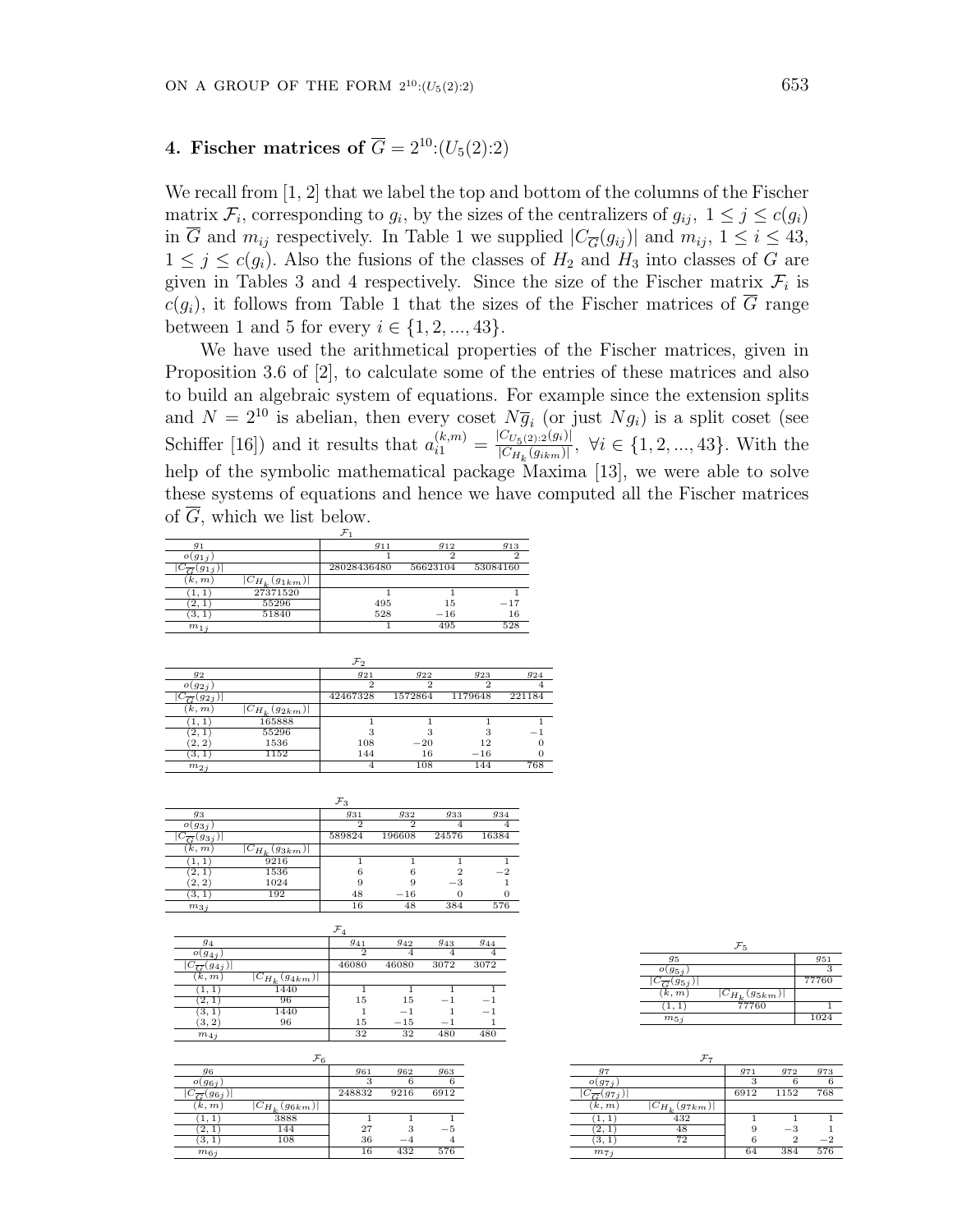|                            |                      |      |        |                             |                      | $\mathcal{F}_\mathbf{q}$ |           |          |       |      |
|----------------------------|----------------------|------|--------|-----------------------------|----------------------|--------------------------|-----------|----------|-------|------|
|                            | $\mathcal{F}_8$      |      |        | 99                          |                      | 991                      | 992       | 993      | 994   | 995  |
| 98                         |                      | 981  | 982    | $o(g_{9j})$                 |                      |                          | 4         |          |       |      |
| $O(g_{8i})$                |                      |      |        | $\sqrt{\overline{G}}(gg_j)$ |                      | 147456                   | 49152     | 24576    | 24576 | 3072 |
| $C_{\overline{G}}(g_{8j})$ |                      | 2592 | 864    | (k, m)                      | $ C_{H_k}(g_{9km}) $ |                          |           |          |       |      |
| (k, m)                     | $ C_{H_L}(g_{8km}) $ |      |        | $\perp$ , $\perp$           | 2304                 |                          |           |          |       |      |
|                            | 648                  |      |        | (2, 1)                      | 768                  | $\Omega$                 |           | $\Omega$ |       | -    |
| 1, 1                       |                      |      |        | (2, 2)                      | 192                  | 12                       | 12        | $-4$     | $-4$  |      |
| (3,1)                      | 216                  | 3    | $\sim$ | (2, 3)                      | 96                   | 24                       | $-\times$ | $-8$     |       |      |
| $m_{8,i}$                  |                      | 256  | 768    | (3.<br>л.                   | 96                   | 24                       | — გ       |          | $-8$  |      |
|                            |                      |      |        | $m_{9j}$                    |                      | 16                       | 48        | 96       | 96    | 768  |

|                             |                       | $\mathcal{F}_{10}$ |         |       |       |
|-----------------------------|-----------------------|--------------------|---------|-------|-------|
| 910                         |                       | 910,1              | 910.2   | 910.3 | 910,4 |
| $o(g_{10j})$                |                       |                    |         |       |       |
| $C_{\overline{G}}(g_{10j})$ |                       | 12288              | 12288   | 6144  | 1024  |
| (k, m)                      | $ C_{H_k}(g_{10km}) $ |                    |         |       |       |
|                             | 768                   |                    |         |       |       |
| 2, 1                        | 256                   | 3                  | 3       |       | —     |
| (2, 2)                      | 192                   | 4                  |         | $-4$  |       |
| (2, 3)                      | 96                    | 8                  | $^{-8}$ |       |       |
| $m_{10j}$                   |                       | 64                 | 64      | 128   | 768   |

| 911       |           |                       | 911,1 | 911,2 | 911.3                    |
|-----------|-----------|-----------------------|-------|-------|--------------------------|
| $\sigma$  | $g_{11j}$ |                       |       |       |                          |
|           |           |                       | 3072  | 1024  | 256                      |
| k, m      |           | $ C_{H_k}(g_{11km}) $ |       |       |                          |
|           |           | 192                   |       |       |                          |
|           |           | 64                    | 3     |       | $\overline{\phantom{0}}$ |
| 3.        |           | 16                    | 12    |       |                          |
| $m_{11j}$ |           |                       | 64    | 192   | 768                      |

|                               |                       | $\mathcal{F}_{12}$ |       |       |       |
|-------------------------------|-----------------------|--------------------|-------|-------|-------|
| 912                           |                       | 912,1              | 912,2 | 912.3 | 912,4 |
| $o(g_{12j})$                  |                       |                    |       |       |       |
| $ C_{\overline{G}}(g_{12j}) $ |                       | 768                | 768   | 256   | 256   |
| (k, m)                        | $ C_{H_k}(g_{12km}) $ |                    |       |       |       |
| $\perp$ .                     | 96                    |                    |       |       |       |
| 2.                            | 32                    | 3                  |       |       |       |
| 3.1                           | 96                    |                    | $-$   |       | - 1   |
| (3, 2)                        | 32                    | 3                  | $-3$  | -     |       |
| $m_{12j}$                     |                       | 128                | 128   | 384   | 384   |

|                               | $\mathcal{F}_{1.4}$   |       |
|-------------------------------|-----------------------|-------|
| 914                           |                       | 914,1 |
| $o(g_{14j})$                  |                       |       |
| $ C_{\overline{G}}(g_{14j}) $ |                       | 1728  |
| (k, m)                        | $ C_{H_k}(g_{14km}) $ |       |
| (1, 1)                        | 1728                  |       |
| $m_{14j}$                     |                       | 1024  |

|                               | $\mathcal{F}_{16}$    |       |       |          |
|-------------------------------|-----------------------|-------|-------|----------|
| 916                           |                       | 916,1 | 916,2 | 916.3    |
| $o(g_{16j})$                  |                       | 6     | 6     | 12       |
| $ C_{\overline{G}}(g_{16j}) $ |                       | 6912  | 2304  | 576      |
| (k, m)                        | $ C_{H_k}(g_{16km}) $ |       |       |          |
| 1,1                           | 432                   |       |       |          |
| 2, 1                          | 144                   | 3     | 3     | - 1      |
| (3,1)                         | 36                    | 12    | $-4$  | $\theta$ |
| $m_{16j}$                     |                       | 64    | 192   | 768      |

|                               | $\mathcal{F}_{18}$    |       |
|-------------------------------|-----------------------|-------|
| 918                           |                       | 918,1 |
| $o(g_{18j})$                  |                       |       |
| $ C_{\overline{G}}(g_{18j}) $ |                       | 288   |
| (k, m)                        | $ C_{H_k}(g_{18km}) $ |       |
| 1,1                           | 288                   |       |
| $m_{18j}$                     |                       | 1024  |

|                   | $\mathcal{F}_{20}$     |       |       |
|-------------------|------------------------|-------|-------|
| 920               |                        | 920,1 | 920,2 |
| $o(g_{20j})$      |                        |       |       |
| $(g_{20j})$       |                        | 432   | 144   |
| (k, m)            | $ C_{H_k} (g_{20km}) $ |       |       |
|                   | 108                    |       |       |
| $\left(3,\right)$ | 36                     | 3     | - 1   |
| $m_{20j}$         |                        | 256   | 768   |

|                                          | $\mathcal{F}_{22}$    |       |       |
|------------------------------------------|-----------------------|-------|-------|
| 922                                      |                       | 922,1 | 922,2 |
| $o(g_{22j})$                             |                       |       | 12    |
| $\overline{ C_{\overline{G}}(g_{22j}) }$ |                       | 72    | 72    |
| (k, m)                                   | $ C_{H_k}(g_{22km}) $ |       |       |
|                                          | 36                    |       |       |
| З.                                       | 36                    |       | - 1   |
| $m_{22i}$                                |                       | 512   | 512   |

| $\mathcal{F}_{13}$              |       |       |
|---------------------------------|-------|-------|
| 913                             | 913,1 | 913.2 |
| $o(g_{13j})$                    |       | 10    |
| 913i                            | 120   |       |
| (k, m)<br>$ C_{H_k}(g_{13km}) $ |       |       |
| 30                              |       |       |
|                                 | 3     | - 1   |
| $m_{13j}$                       | 256   | 768   |

| $\mathcal{F}_{15}$              |       |       |
|---------------------------------|-------|-------|
| 915                             | 915,1 | 915,2 |
| $o(g_{15i})$                    |       | 19    |
| $(g_{15j})$                     | 5184  | 1728  |
| (k, m)<br>$ C_{H_k}(g_{15km}) $ |       |       |
| 1296                            |       |       |
| 432                             | 3     | - 1   |
| $m_{15j}$                       | 256   | 768   |

|                              | $+17$                 |       |       |       |
|------------------------------|-----------------------|-------|-------|-------|
| 917                          |                       | 917,1 | 917.2 | 917.3 |
| $o(g_{17i})$                 |                       |       |       |       |
| $ C_{\overline{G}}(g_17_j) $ |                       | 6912  | 1152  | 768   |
| (k, m)                       | $ C_{H_k}(g_{17km}) $ |       |       |       |
|                              | 432                   |       |       |       |
| 2.                           | 48                    | 9     | $-3$  |       |
| ΄3.                          | 72                    |       |       |       |
| $m_{17i}$                    |                       | 64    | 384   | 576   |

|                               | $\mathcal{F}_{19}$    |       |       |
|-------------------------------|-----------------------|-------|-------|
| 919                           |                       | 919,1 | 919,2 |
| $o(g_{19j})$                  |                       | 6     | 12    |
| $ C_{\overline{G}}(g_{19j}) $ |                       | 576   | 192   |
| (k, m)                        | $ C_{H_k}(g_{19km}) $ |       |       |
| 1,1                           | 144                   |       |       |
| (2, 1)                        | 48                    | 3     | -     |
| $m_{19i}$                     |                       | 256   | 768   |

|              | $\mathcal{F}_{21}$    |       |       |
|--------------|-----------------------|-------|-------|
| 921          |                       | 921,1 | 921,2 |
| $o(g_{21i})$ |                       |       |       |
| $(g_{21j})$  |                       | 288   | 96    |
| (k, m)       | $ C_{H_k}(g_{21km}) $ |       |       |
|              | $7\overline{2}$       |       |       |
| 3, 1         | 24                    | З     |       |
| $m_{21j}$    |                       | 256   | 768   |

| $\mathcal{F}_{23}$ |                       |       |         |       |                          |  |
|--------------------|-----------------------|-------|---------|-------|--------------------------|--|
| 923                |                       | 923,1 | 923,2   | 923.3 | 923,4                    |  |
| $o(g_{23j})$       |                       |       | 12      | 12    | 12                       |  |
| $\sqrt{g_{23}}$    |                       | 288   | 288     | 96    | 96                       |  |
| (k, m)             | $ C_{H_k}(g_{23km}) $ |       |         |       |                          |  |
|                    | 36                    |       |         |       |                          |  |
| 2,                 | 12                    | 3     | 3       | -     | $\overline{\phantom{a}}$ |  |
| 3.                 | 36                    |       | -       |       | $-$                      |  |
| 3,2                | 12                    | 3     | $^{-3}$ | -     |                          |  |
| $m_{23j}$          |                       | 128   | 128     | 384   | 384                      |  |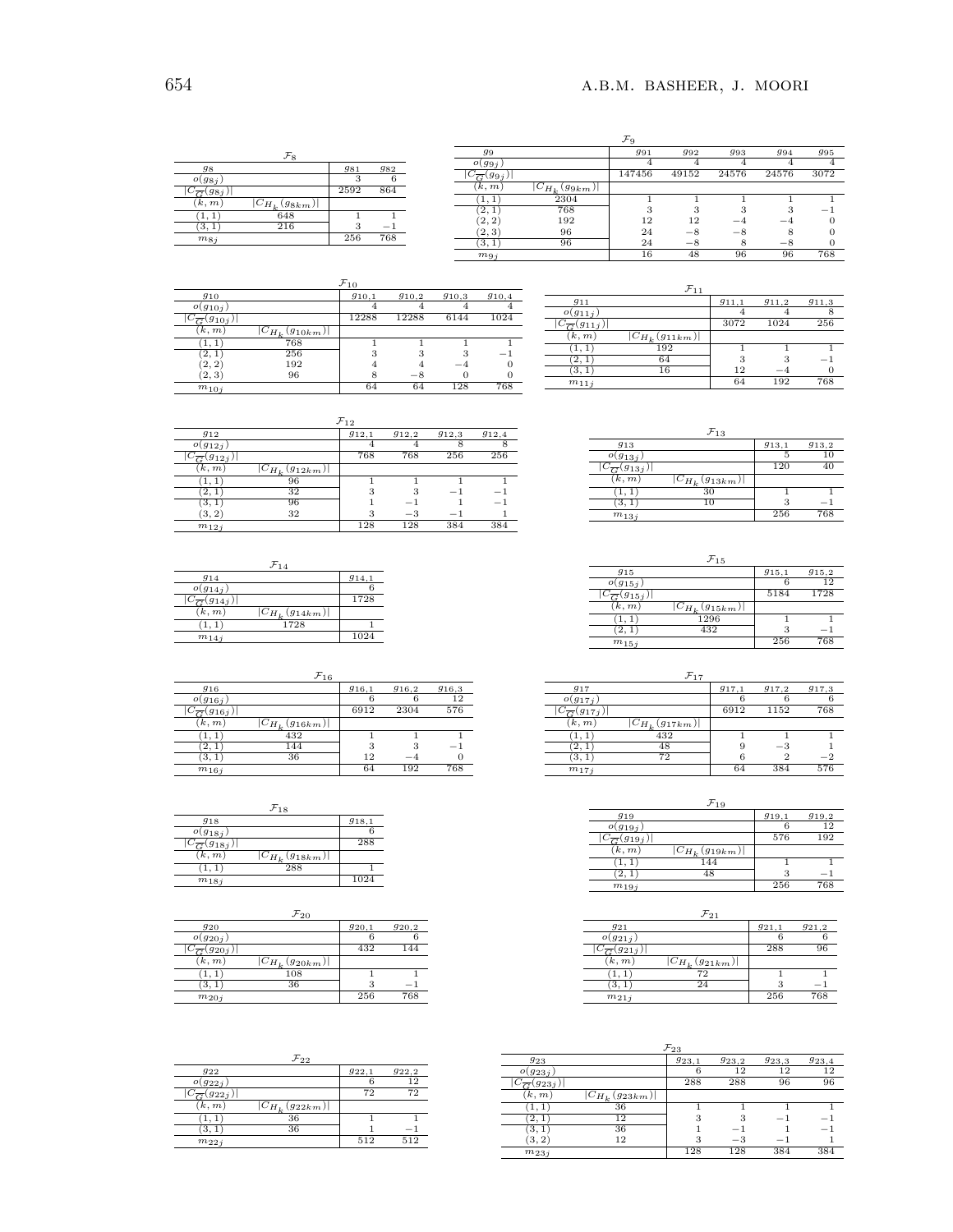|                               | $\mathcal{F}_{24}$    |       |         |       |
|-------------------------------|-----------------------|-------|---------|-------|
| 924                           |                       | 924,1 | 924,2   | 924.3 |
| $o(g_{24j})$                  |                       |       | σ,      |       |
| $ C_{\overline{G}}(g_{24j}) $ |                       | 1536  | 512     | 384   |
| (k, m)                        | $ C_{H_k}(g_{24km}) $ |       |         |       |
| 1, 1                          | 192                   |       |         |       |
| 2, 1                          | 192                   |       |         |       |
| 2, 2                          | 32                    |       | $^{-2}$ |       |
| $m_{24j}$                     |                       | 128   | 384     | 512   |

|                               | $\mathcal{F}_{25}$    |       |       |       |
|-------------------------------|-----------------------|-------|-------|-------|
| 925                           |                       | 925,1 | 925,2 | 925.3 |
| $o(g_{25j})$                  |                       |       |       |       |
| $ C_{\overline{G}}(g_{25j}) $ |                       | 1536  | 512   | 384   |
| (k,m)                         | $ C_{H_k}(g_{25km}) $ |       |       |       |
|                               | 192                   |       |       |       |
| 2,                            | 192                   |       |       | -     |
| 2, 2                          | 32                    | 6     | $-2$  |       |
| $m_{25j}$                     |                       | 128   | 384   | 512   |

| $r_{26}$        |                       |       |        |       |                          |       |  |
|-----------------|-----------------------|-------|--------|-------|--------------------------|-------|--|
| 926             |                       | 926,1 | 926, 2 | 926,3 | 926,4                    | 926.5 |  |
| $O(g_{26 i})$   |                       |       |        |       |                          | 8     |  |
| $\sqrt{7}(926)$ |                       | 256   | 256    | 128   | 128                      | 128   |  |
| k, m            | $ C_{H_k}(g_{26km}) $ |       |        |       |                          |       |  |
| (1, 1)          | 32                    |       |        |       |                          |       |  |
| 2,1             | 32                    |       |        | -     |                          |       |  |
| [2, 2]          | 32                    |       |        |       |                          | -     |  |
| (2, 3)          | 32                    |       |        | -     | $\overline{\phantom{0}}$ |       |  |
| [3, 1]          |                       |       | — 4    | 0     |                          | 0     |  |
| $m_{26j}$       |                       | 128   | 128    | 256   | 256                      | 256   |  |

*F*27

| - 41         |                        |       |            |            |
|--------------|------------------------|-------|------------|------------|
| $g_{27}$     |                        | 927,1 | $g_{27,2}$ | $g_{27,3}$ |
| $o(g_{27i})$ |                        |       |            |            |
| 927i         |                        | 128   | 128        | 64         |
| (k, m)       | $ C_{H_k} (g_{27km}) $ |       |            |            |
|              | 32                     |       |            |            |
| 2,           | 32                     |       |            |            |
| (2, 2)       | 16                     |       | $^{-2}$    |            |
| $m_{27i}$    |                        | 256   | 256        | 512        |

| 929          |                       | 929.1 | 929,2 |
|--------------|-----------------------|-------|-------|
| $o(g_{29j})$ |                       |       | 18    |
| $(g_{29j})$  |                       | 108   | 36    |
| (k, m)       | $ C_{H_k}(g_{29km}) $ |       |       |
|              | 27                    |       |       |
| З.           |                       | 3     |       |
| $m_{29j}$    |                       | 256   | 768   |

| 931                           | 931,1                 |
|-------------------------------|-----------------------|
| $o(g_{31j})$                  |                       |
| $ C_{\overline{G}}(g_{31j}) $ |                       |
| (k, m)                        | $ C_{H_k}(g_{31km}) $ |
| (1,1)                         |                       |
| $m_{31j}$                     | 1024                  |

| -28                             |       |
|---------------------------------|-------|
| 928                             | 928,1 |
| $o(g_{28j})$                    |       |
| $ C_{\overline{G}}(g_{28j}) $   | 54    |
| (k, m)<br>$ C_{H_k}(g_{28km}) $ |       |
| 54                              |       |
| $m_{28j}$                       | 1024  |
|                                 |       |

|              | $\mathcal{F}_{30}$    |       |       |
|--------------|-----------------------|-------|-------|
| 930          |                       | 930,1 | 930,2 |
| $o(g_{30j})$ |                       | 10    | 20    |
| $(g_{30j})$  |                       | 20    | 20    |
| (k, m)       | $ C_{H_k}(g_{30km}) $ |       |       |
|              | $1\overline{0}$       |       |       |
| 3. .         | 10                    |       | - 1   |
| $m_{30j}$    |                       | 512   | 512   |

|                               | $r_{32}$              |       |
|-------------------------------|-----------------------|-------|
| 932                           |                       | 932.1 |
| $o(g_{32 i})$                 |                       | 12    |
| $ C_{\overline{G}}(g_{32j}) $ |                       | 144   |
| (k, m)                        | $ C_{H_k}(g_{32km}) $ |       |
| (1, 1)                        | 144                   |       |
| $m_{32j}$                     |                       | 1024  |

|                               | $\mathcal{F}_{33}$    |       |       |
|-------------------------------|-----------------------|-------|-------|
| 933                           |                       | 933,1 | 933,2 |
| $o(g_{33j})$                  |                       | 12    | 12    |
| $ C_{\overline{G}}(g_{33j}) $ |                       | 288   | 96    |
| (k, m)                        | $ C_{H_k}(g_{33km}) $ |       |       |
|                               | 72                    |       |       |
| (2,                           | 24                    | 3     | -     |
| $m_{33j}$                     |                       | 256   | 768   |

| $\mathcal{F}_{34}$            |                       |       |       |       |       |                |
|-------------------------------|-----------------------|-------|-------|-------|-------|----------------|
| 934                           |                       | 934,1 | 934,2 | 934,3 | 934,4 | 934.5          |
| $O(g_{34}i)$                  |                       | 12    | 12    | 12    | 12    | 12             |
| $ C_{\overline{G}}(g_{34j}) $ |                       | 1152  | 384   | 384   | 384   | 192            |
| (k, m)                        | $ C_{H_k}(g_{34km}) $ |       |       |       |       |                |
| 1, 1)                         | 72                    |       |       |       |       |                |
| [2,1]                         | 24                    | 3     | - 1   | - 1   |       | - 1            |
| (2, 2)                        | 24                    | 3     | - 1   |       | -     | - 1            |
| (2, 3)                        | 24                    | 3     | 3     | $-1$  | -     | - 1            |
| (3, 1)                        | 12                    | 6     | $-2$  | $-2$  | $-2$  | $\overline{2}$ |
| $m_{34}$                      |                       | 64    | 192   | 192   | 192   | 384            |

|                               | $\mathcal{F}_{35}$    |       |
|-------------------------------|-----------------------|-------|
| 935                           |                       | 935,1 |
| $o(g_{35j})$                  |                       | 12    |
| $ C_{\overline{G}}(g_{35j}) $ |                       | 24    |
| (k, m)                        | $ C_{H_k}(g_{35km}) $ |       |
| (1.1)                         | 24                    |       |
| $m_{35j}$                     |                       | 1024  |

| $\mathcal{F}_{36}$            |                       |       |       |       |       |
|-------------------------------|-----------------------|-------|-------|-------|-------|
| 936                           |                       | 936,1 | 936,2 | 936,3 | 936,4 |
| $o(g_{36j})$                  |                       | 12    | 12    | 12    | 12    |
| $ C_{\overline{G}}(g_{36j}) $ |                       | 96    | 96    | 96    | 96    |
| (k,m)                         | $ C_{H_k}(g_{36km}) $ |       |       |       |       |
|                               | 24                    |       |       |       |       |
| 2,1                           | 24                    |       | - 1   |       | -     |
| 2, 2                          | 24                    |       |       |       | - 1   |
| (2, 3)                        | 24                    |       | - 1   | -     |       |
| $m_{36j}$                     |                       | 256   | 256   | 256   | 256   |

| 937                           |                       | 937,1 | 937,2 |
|-------------------------------|-----------------------|-------|-------|
| $o(g_{37})$                   |                       | 19    | 19    |
| $C_{\overline{G}}(g_{37j})$   |                       | 24    | 24    |
| $(\overline{k},\overline{m})$ | $ C_{H_k}(g_{37km}) $ |       |       |
| $\cdot 1, 1 \cdot$            | 12                    |       |       |
| З.                            | כי ו                  |       |       |
| $m_{37i}$                     |                       | 512   | 512   |

| 938                           |                       | 938,1 |
|-------------------------------|-----------------------|-------|
| $o(g_{38j})$                  |                       | 15    |
| $ C_{\overline{G}}(g_{38j}) $ |                       | 15    |
| (k,m)                         | $ C_{H_k}(g_{38km}) $ |       |
| (1, 1)                        | 15                    |       |
| $m_{38j}$                     |                       | 1024  |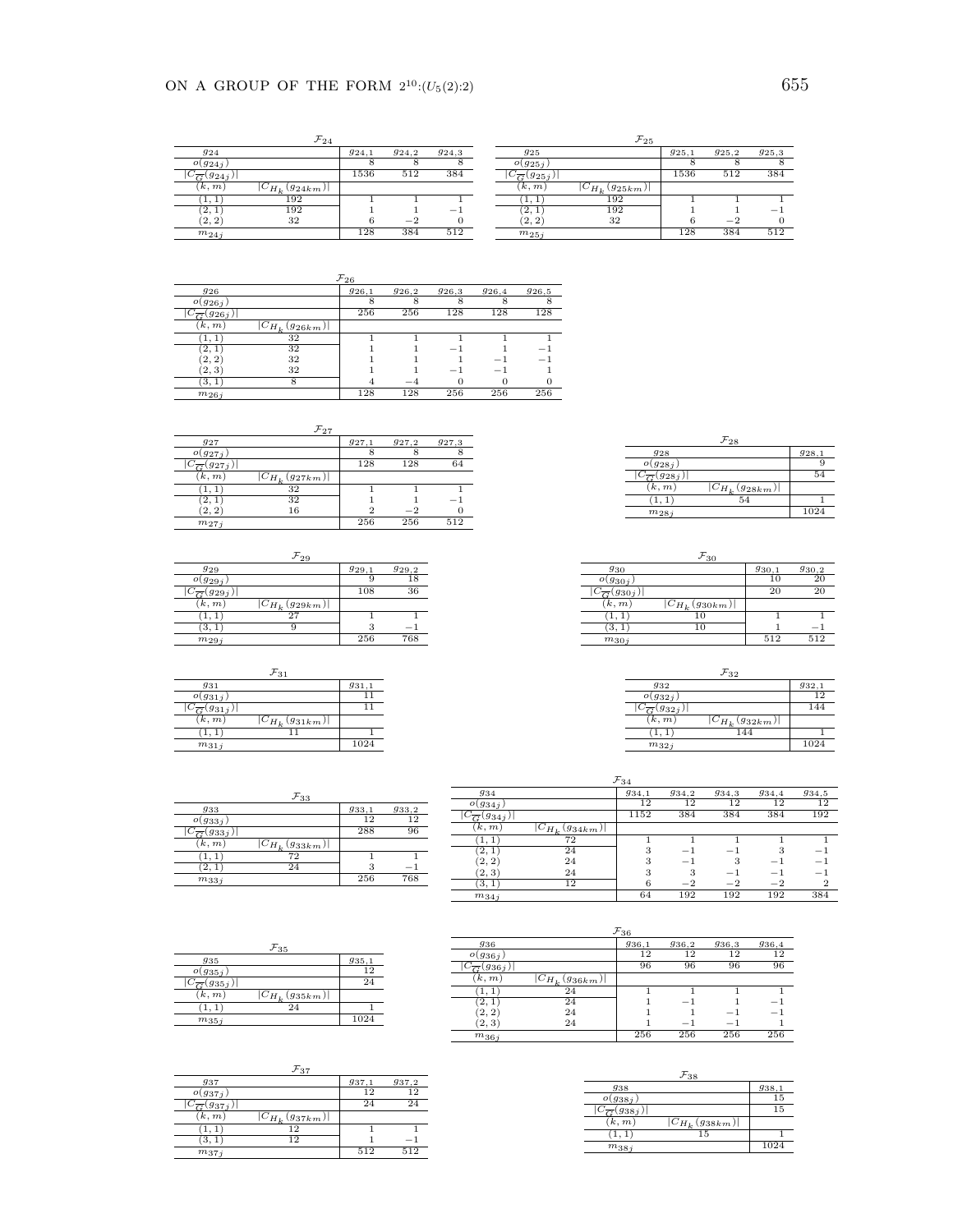| $\mathcal{F}_{39}$                          |                  |         |
|---------------------------------------------|------------------|---------|
| 939                                         | 939,1            | 939,2   |
| $o(g_{39j})$                                | 16               | 16      |
| $ C_{\overline{G}}(g_{39j}) $               | 32               | 32      |
| (k,m)<br>$ C_{H_k}(g_{39km}) $              |                  |         |
| 16<br>1, 1)                                 | $\overline{1}$   | 1       |
| $\overline{16}$<br>[2,1]                    | 1                | $^{-1}$ |
| $m_{39j}$                                   | $\overline{512}$ | 512     |
|                                             |                  |         |
| $\mathcal{F}_{41}$                          |                  |         |
| 941                                         | 941,1            |         |
| $o(g_{41j})$                                | 18               |         |
| $ C_{\overline{G}}(g_{41j}) $               | 18               |         |
| $\overline{(k,m)}$<br>$ C_{H_k}(g_{41km}) $ |                  |         |
| 18<br>(1, 1)                                | $\overline{1}$   |         |
| $m_{41,i}$                                  | 1024             |         |
|                                             |                  |         |
|                                             |                  |         |
| $\mathcal{F}_{43}$                          |                  |         |
| 943                                         | 943,1            | 943,2   |
| $o(g_{43j})$                                | 24               | 24      |
| $ C_{\overline{G}}(g_{43j}) $               | 48               | 48      |
| (k, m)<br>$ C_{H_k}(g_{43km}) $             |                  |         |
| 24<br>(1, 1)                                | 1                | 1       |
| $\overline{24}$<br>$\overline{2}, 1$        | 1                | $^{-1}$ |
| $m_{43j}$                                   | 512              | 512     |

|                                        | $\mathcal{F}_{40}$    |       |                 |
|----------------------------------------|-----------------------|-------|-----------------|
| 940                                    |                       | 940,1 | 940,2           |
| $o(g_{40j})$                           |                       | 16    | 16              |
| $ C_{\overline{G}}(g_{40j}) $          |                       | 32    | 32              |
| (k, m)                                 | $ C_{H_k}(g_{40km}) $ |       |                 |
| (1, 1)                                 | 16                    | 1     | 1               |
| (2,1)                                  | 16                    | 1     | $^{-1}$         |
| $m_{40j}$                              |                       | 512   | 512             |
|                                        | $\mathcal{F}_{42}$    |       |                 |
| 942                                    |                       | 942,1 | 942,2           |
| $o(g_{42i})$                           |                       | 24    | $\overline{24}$ |
| $\overline{C}_{\overline{G}}(g_{42j})$ |                       | 48    | 48              |
| $\overline{(k,m)}$                     | $ C_{H_k}(g_{42km}) $ |       |                 |
| (1, 1)                                 | 24                    | 1     | 1               |
| (2, 1)                                 | 24                    | 1     | $^{-1}$         |
| $m_{42j}$                              |                       | 512   | 512             |
|                                        |                       |       |                 |

**5.** The character table of  $\overline{G} = 2^{10}$ :( $U_5(2)$ :2)

From Sections 2, 3, 4 and the Appendix of Basheer [1], we have

- the conjugacy classes of  $\overline{G}$  (Table 1),
- the fusions of classes of the inertia factors  $H_2$  and  $H_3$  into classes of *G* (Tables 3 and 4 respectively),
- the character tables of the inertia factors  $H_1$ ,  $H_2$  and  $H_3$  (Tables 11.14, 11.15 and 11.16 of [1] respectively),
- the Fischer matrices of  $\overline{G}$  (see Section ).

By [1] or [2], it follows that the full character table of  $\overline{G}$  can be constructed easily. One can apply similar arguments used in [2, 3] to obtain the character table of  $\overline{G}$ , which is a 109  $\times$  109 C-valued matrix, partitioned into 129 parts  $\mathcal{K}_{ik}\mathcal{F}_{ik}$ , where  $1 \leq i \leq 43$ ,  $1 \leq k \leq 3$ . The full character table of  $\overline{G}$ , in the format of Clifford-Fischer theory appears as Table 11.17 of [1].

**Acknowledgments.** The first author would like to thank his supervisor (second author) for his advice and support. The financial support from the National Research Foundation (NRF) of South Africa and the North-West University are also acknowledged.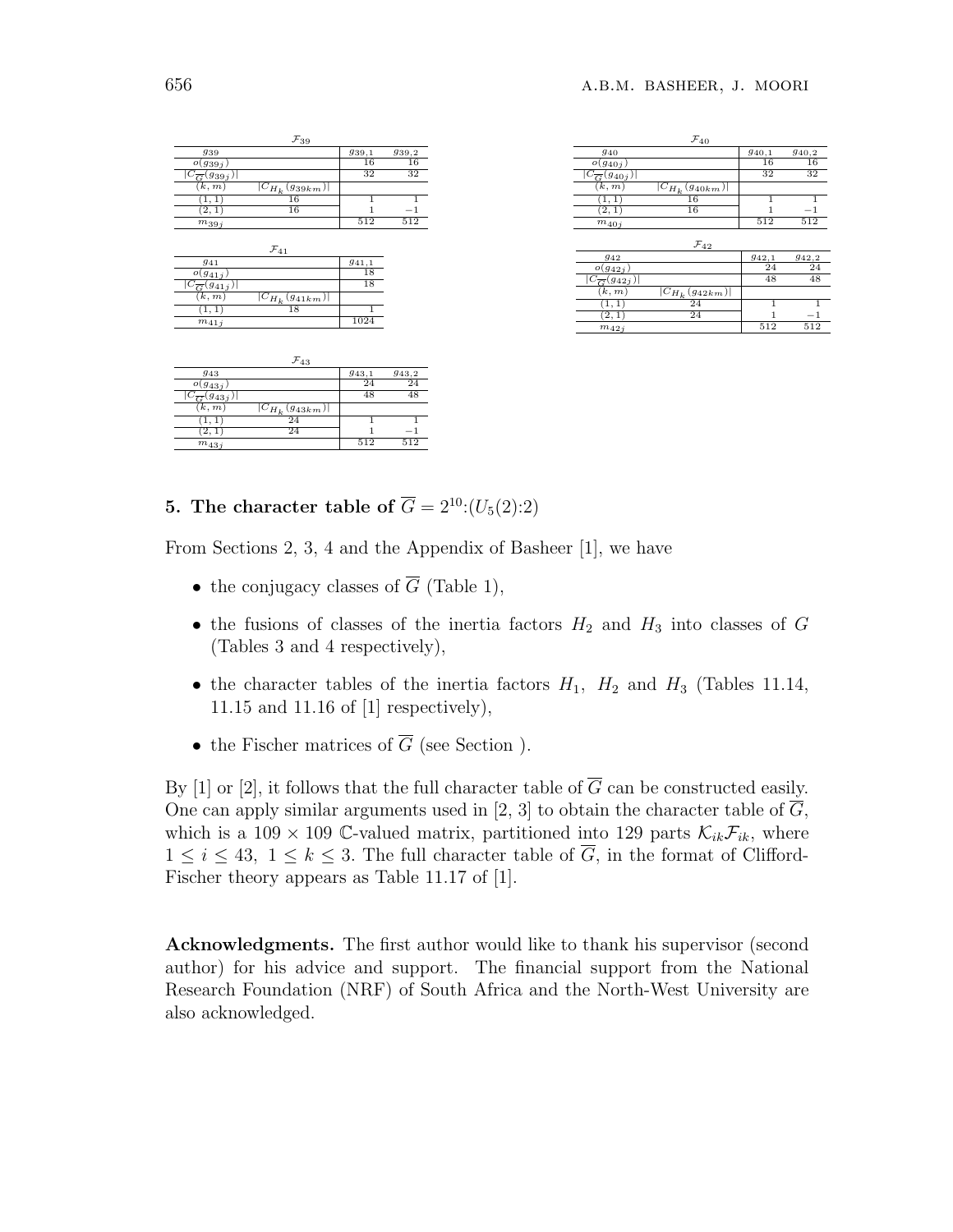#### **References**

- [1] Basheer, A.B.M., *Clifford-Fischer Theory Applied to Certain Groups Associated with Symplectic, Unitary and Thompson Groups*, PhD Thesis, University of KwaZulu-Natal, Pietermaitzburg, 2012.
- [2] Basheer, A.B.M., Moori, J., *Fischer matrices of Dempwolff group*  $2^5$ <sup>*GL*(5, 2)</sup>, International Journal of Group Theory, 1 (4) (2012), 43-63.
- [3] Basheer, A.B.M., Moori, J., *On the non-split extension group*  $2<sup>6</sup>$ *Sp*(6, 2), Bulletin of the Iranian Mathematical Society, 39 (6) (2013), 1189-1212.
- [4] BASHEER, A.B.M., MOORI, J., On the non-split extension  $2^{2n}$   $Sp(2n,2)$ , Bulletin of the Iranian Mathematical Society, 41 No. 2 (2015), 499-518.
- [5] Basheer, A.B.M., Moori, J., *On a maximal subgroup of the Thompson simple group*, Mathematical Communications, 20 (2015), 201 - 218.
- [6] Basheer, A.B.M., Moori, J., *A survey on Clifford-Fischer theory*, London Mathematical Society Lecture Notes Series, 422, published by Cambridge University Press, 2015, 160-172.
- [7] Bosma, W., Cannon, J.J., *Handbook of Magma Functions*, Department of Mathematics, University of Sydeny, November 1994.
- [8] Conway, J.H., Curtis, R.T., Norton, S.P., Parker, R.A., Wilson, R.A., *Atlas of Finite Groups*, Clarendon Press, Oxford, 1985.
- [9] Gorenstein, D., *Finite Groups*, Harper and Row Publishers, New York, 1968.
- [10] The GAP Group, *GAP Groups, Algorithms, and Programming, Version 4.4.10* ; 2007. (http://www.gap-system.org)
- [11] Grove, L.C., *Classical Groups and Geometric Algebra*, American Mathematical Society, Graduate Text in Mathematics, 39 2002.
- [12] Liebeck, M.W., *The affine permutation groups of rank three*, Proceedings of the London Mathematical Society, 54 (1987), 477-516.
- [13] Maxima, a Computer Algebra System. Version 5.18.1; 2009. (http://maxima.sourceforge.net)
- [14] MOORI, J., On the Groups  $G^+$  and  $\overline{G}$  of the form  $2^{10}$ : $M_{22}$  and  $2^{10}$ : $\overline{M}_{22}$ , PhD Thesis, University of Birmingham, 1975.
- [15] Moori, J., *On certain groups associated with the smallest Fischer group*, J. London Math. Soc., 2 (1981), 61-67.